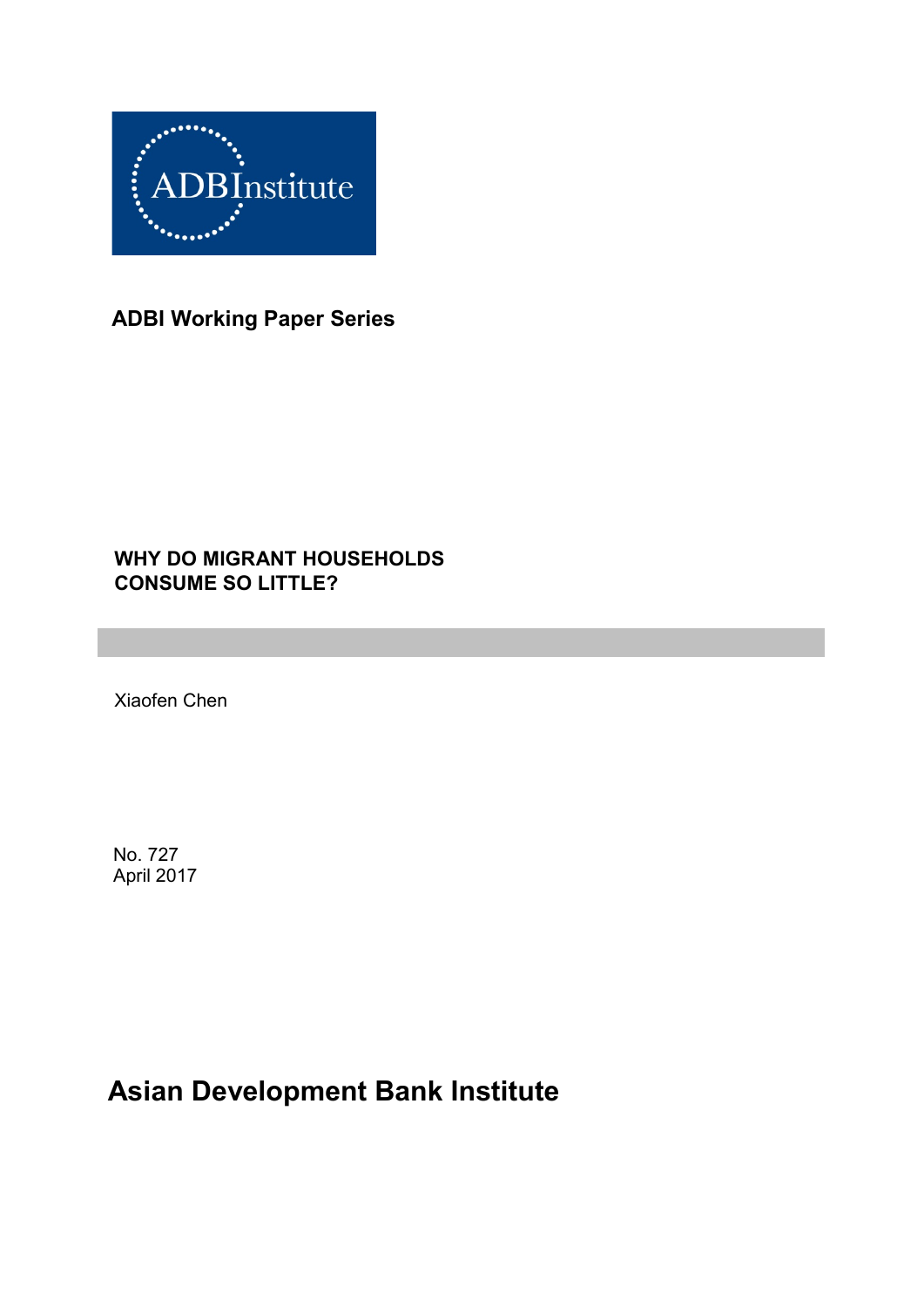Xiaofen Chen is professor, Department of Economics, Truman State University, Missouri, United States.

The views expressed in this paper are the views of the author and do not necessarily reflect the views or policies of ADBI, ADB, its Board of Directors, or the governments they represent. ADBI does not guarantee the accuracy of the data included in this paper and accepts no responsibility for any consequences of their use. Terminology used may not necessarily be consistent with ADB official terms.

Working papers are subject to formal revision and correction before they are finalized and considered published.

The Working Paper series is a continuation of the formerly named Discussion Paper series; the numbering of the papers continued without interruption or change. ADBI's working papers reflect initial ideas on a topic and are posted online for discussion. ADBI encourages readers to post their comments on the main page for each working paper (given in the citation below). Some working papers may develop into other forms of publication.

ADB recognizes "China" as the People's Republic of China.

Suggested citation:

Chen, X. 2017. Why Do Migrant Households Consume So Little? ADBI Working Paper 727. Tokyo: Asian Development Bank Institute. Available: https://www.adb.org/publications/whydo-migrant-households-consume-so-little

Please contact the authors for information about this paper.

Email: xiaofen@truman.edu

Asian Development Bank Institute Kasumigaseki Building, 8th Floor 3-2-5 Kasumigaseki, Chiyoda-ku Tokyo 100-6008, Japan

Tel: +81-3-3593-5500 Fax: +81-3-3593-5571 URL: www.adbi.org E-mail: info@adbi.org

© 2017 Asian Development Bank Institute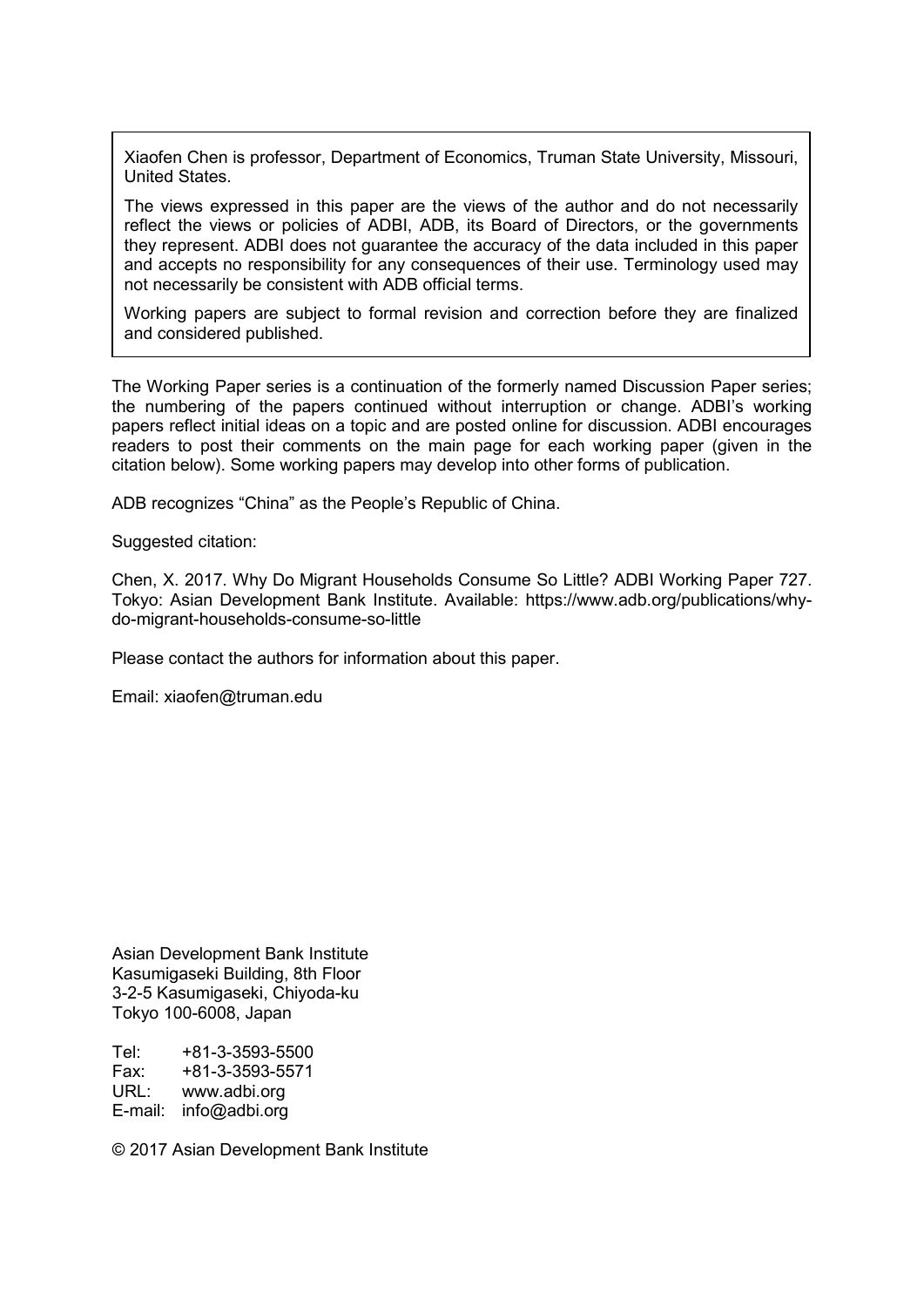#### **Abstract**

Exploring data from the urban and migrant household surveys of the Chinese Household Income Project (CHIP), this paper dissects the underlying causes of the depressing effect of the *hukou* system on migrant household consumption into two channels. On one hand, the disentitlement to local urban *hukou* promotes temporary migration and incentivizes migrant households to save their transitory income. On the other hand, it creates financial insecurity through barriers to employment, social welfare, and medical insurance, etc., thereby encouraging precautionary saving. Factors reflecting these considerations, such as medical and pension insurance, the duration of migration, and local homeownership, are specifically modeled, and are found to contribute to the discrepancies in consumption between migrant and local urban households, among other factors. In addition, the marginal propensity to consume exhibits heterogeneity across households; it is higher with a longer duration of migration, local homeownership, and self-employment. The lack of these attributes further reinforces the reluctance of migrant households to consume.

**Keywords:** consumption, migrant household, marginal propensity to consume

**JEL Classification:** O15, R23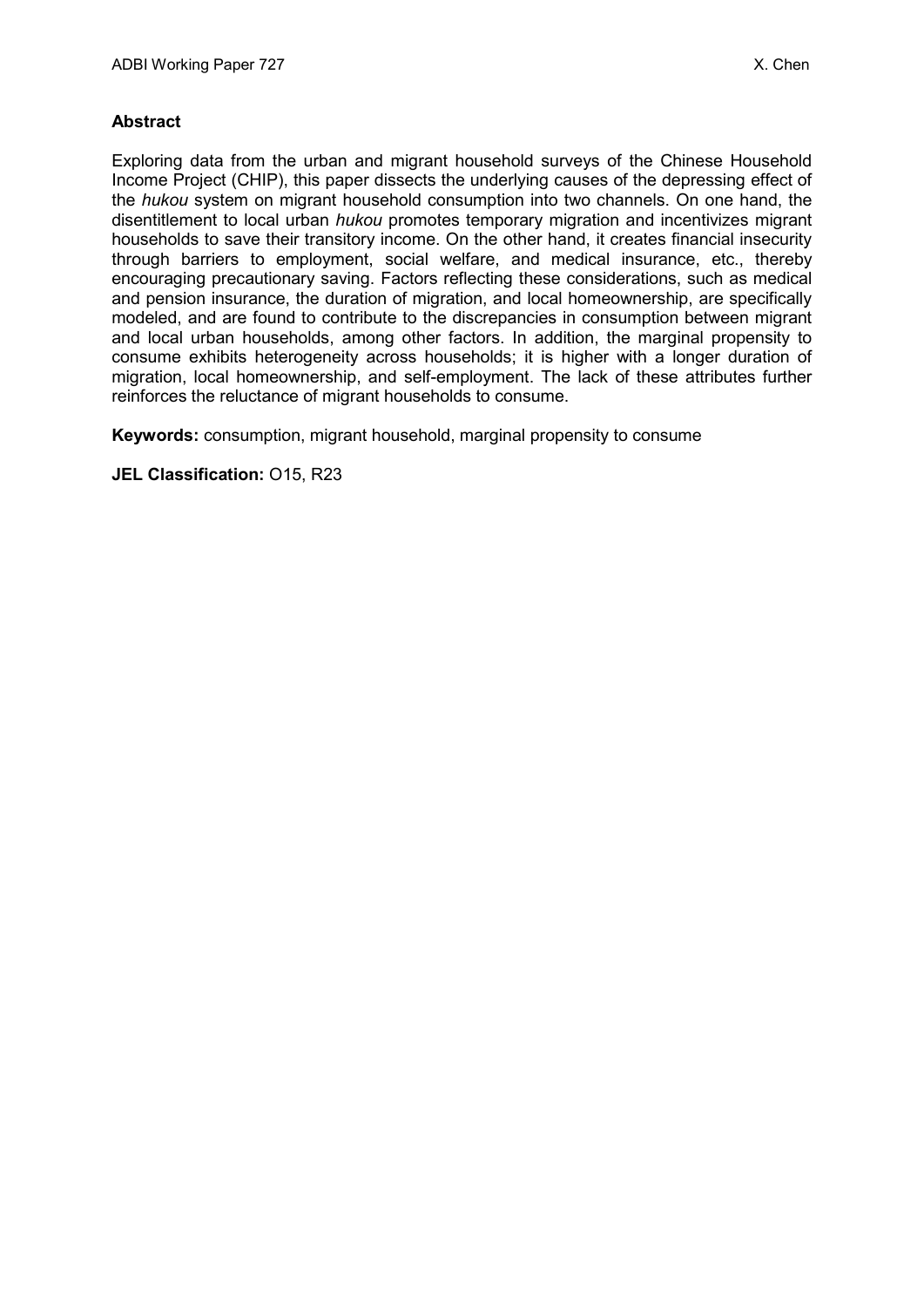## **Contents**

| 2. FINANCIAL INSECURITY, TEMPORARY MIGRATION, AND CONSUMPTION  2 |  |
|------------------------------------------------------------------|--|
|                                                                  |  |
|                                                                  |  |
|                                                                  |  |
|                                                                  |  |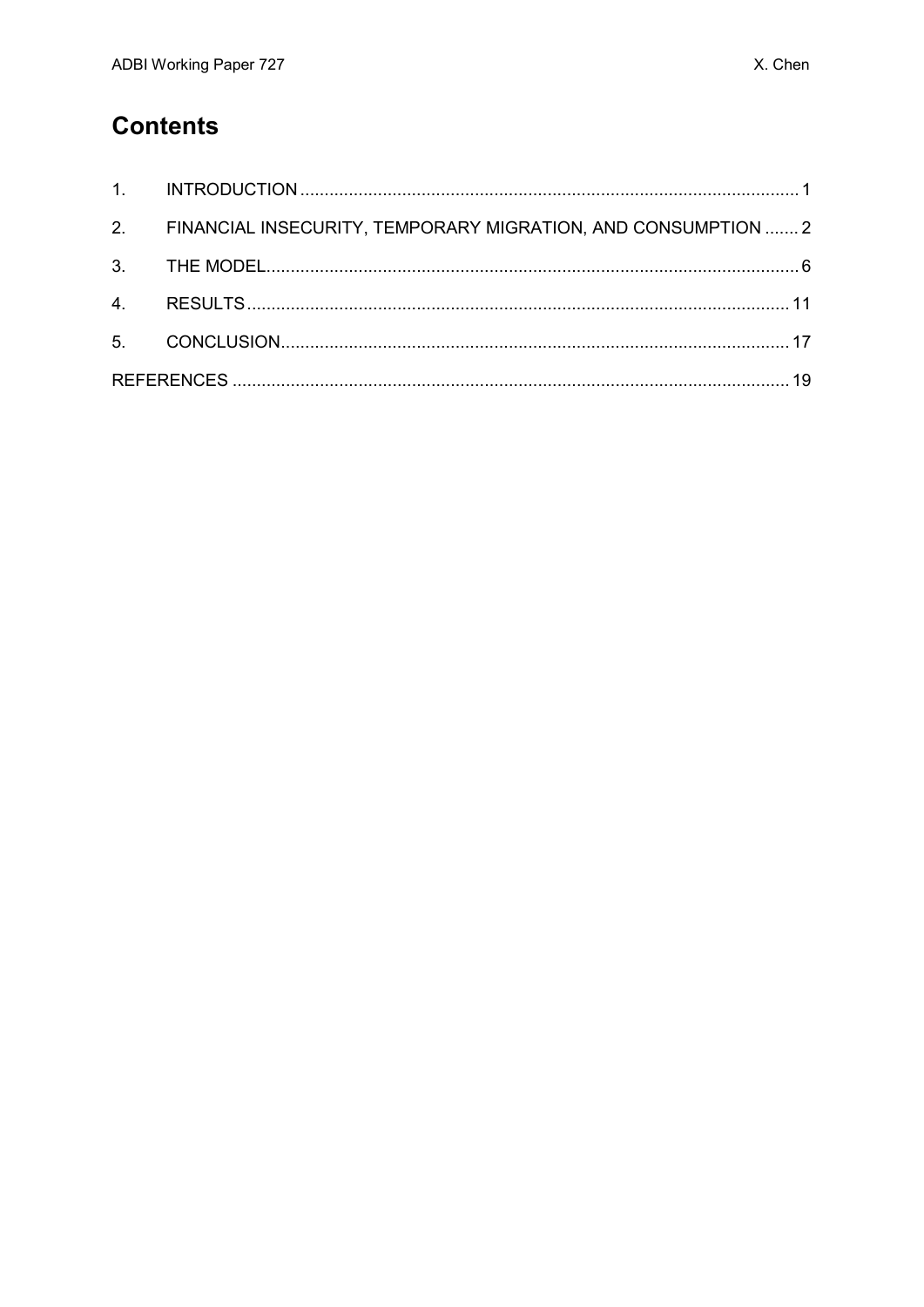# <span id="page-4-0"></span>**1. INTRODUCTION**

In recent decades, urban areas in the People's Republic of China (PRC) have received large flows of migration from rural areas, a typical phenomenon in a dual economy during a period of rapid economic growth. In the meantime, persistently low domestic consumption has raised concerns over the insufficiency of demand to cope with external shocks. Since migrant workers account for an increasing portion of the urban labor force, the importance of their consumption expenditure has risen for the local economy as well as the national economy.

This paper contributes to the scant literature on explaining migrant consumption in the PRC. It distinguishes from the existing literature in the following aspects. First, it attempts to dissect the effect of the *hukou* system (household registration of residence) on consumption, rather than considering the *hukou* system as a whole, as in the literature. It argues that the *hukou* system affects consumption and saving through two distinct channels. On one hand, disentitlement to local urban *hukou* is the main reason why the nature of rural-to-urban migration in the PRC is temporary, which causes migrant households to treat their income as transitory income. Consistent with the permanent income theory, research has shown that temporary migration results in increased saving (Dustmann, 2003; Dustmann and Görlach 2015). On the other hand, non-local *hukou* also creates financial insecurity through barriers to employment, social welfare, and medical insurance, etc., thus increasing the need for precautionary saving. These motives for saving should be clearly modeled to disentangle the underlying causes of the depressing effect of the *hukou* system on migrant consumption*.* By doing so, this paper contributes to the understanding of how different privileges associated with local urban *hukou* affect consumption, thereby providing implications for possible paths for reforms to accommodate rapid urbanization and economic transformation.

Second, this paper considers how well migrants are integrated in tastes and values in local urban areas as a factor in determining their consumption levels, deriving from the literature on the effect of cultural values on consumption, for example, Kim et al. (2002). In the literature on migrant household consumption, Acharya and Leon-Gonzalez (2015) find that consumption by migrant households in Nepal gradually increases and converges to the level of local residents. Danzer et al. (2014) discover that recent migrant workers may resort to conspicuous consumption in an effort to gain higher socioeconomic status despite having similar income levels.

With the above considerations, this paper examines new household characteristics that have not been specifically studied by the existing literature on explaining migrant consumption in the PRC, for example, medical insurance coverage (for the precautionary saving motive), local homeownership (an indicator of permanent migration), duration of migration (to represent the transience of migration and convergence in tastes and values), and employer-provided room and board subsidies (as an unreported source of income and a substitute for consumption to some extent).

The literature explaining migrant consumption in the PRC is sparse, but several studies have emerged recently, including Chen et al. (2015), Wang and Fang (2015), Dreger et al. (2015), Fang and Sakellariou (2016), and Chen (2017), all of which suggest that migrant households consume less than their local counterparts. As pointed out previously, these studies often treat the *hukou* system as a whole, and specific disadvantages of non-local *hukou* are rarely examined, except for the household pension coverage rate in Wang and Fang (2015). Thus, the link of consumption to institutional conditions and household characteristics is far from being adequately explained.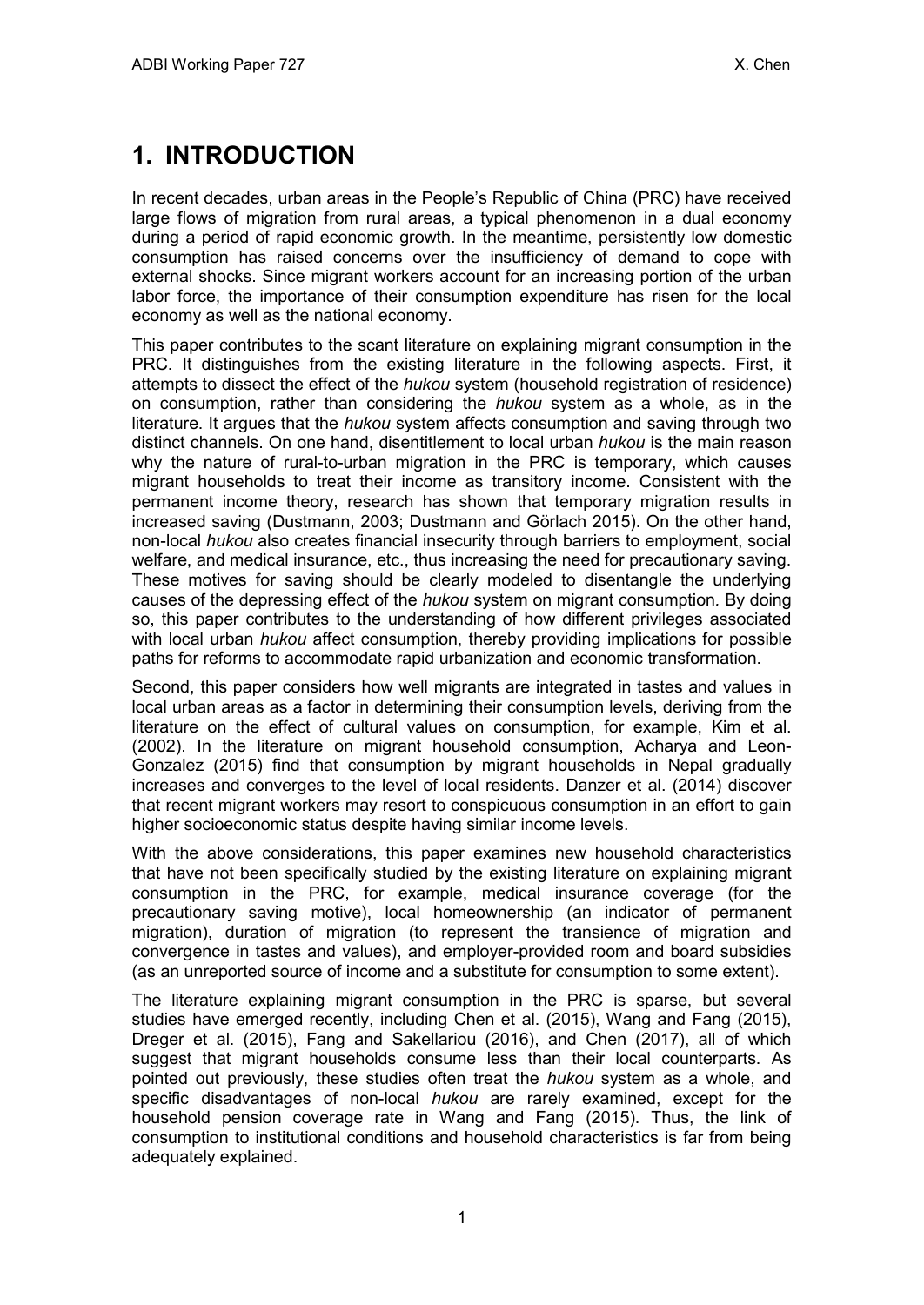In addition, sample weights may be neglected in the aforementioned studies on migrant consumption in the PRC, likely resulting in biases in estimation. In contrast, the sample weights used in this study are carefully constructed following a publication on the design of the surveys (Song et al. 2013). Moreover, the model in this paper incorporates nonlinearity of the functional form and employs a larger database that combines both CHIP 2007 and CHIP 2008. It also introduces extensive interactions between household characteristics and income per capita, leading to the derivation of heterogeneity of marginal propensity to consume.

The paper finds that consumption and the marginal propensity to consume exhibit heterogeneity across households, unlike in Chen et al. (2015) and Wang and Fang (2015). Social welfare programs (especially medical and pension insurance), self-employment, an urban *hukou,* longer durations of migration, living in self-owned homes, and education all have sizable positive effects on consumption. In addition, the marginal propensity to consume is higher with a longer duration of migration, local homeownership, and self-employment. The lack of these attributes further reinforces the reluctance of migrant households to consume. Thus, to increase migrant households' consumption, policies improving these conditions for migrant households may be designed, among which providing adequate medical and pension insurance may be the easiest to adopt.

## <span id="page-5-0"></span>**2. FINANCIAL INSECURITY, TEMPORARY MIGRATION, AND CONSUMPTION**

Consumption and saving are essentially two perspectives of the same issue. A lower consumption rate represents a higher saving rate and vice versa. A host of literature exists on the explanation of household saving behavior. Typical theories being tested in the empirical literature include the permanent income theory, the life cycle theory, and the motives for precautionary saving and intergenerational transfer. Based on these theories, factors such as per-capita income growth, income uncertainty, the age dependency ratio, inflation, and the real interest rate are commonly examined in the literature. Determinants specific to the PRC are also tested in various research. Examples include housing prices (Wang and Wen 2012), health insurance (Cheung and Padieu 2015), bequests (Yin 2012), the pension reform (Ang 2009), family structure (Zhou 2014), and the pre-marital sex ratio (Wei and Zhang 2011). Studies on migrant household consumption in the PRC are rather scant, as reviewed in Section 1.

Data used in this paper are from the urban and migrant household surveys in CHIP 2007 and 2008.<sup>[1](#page-5-1)</sup> The Urban Household Survey in CHIP 2008 does not include expenditure data. Thus, the analyses are mainly based on the 2007 urban and migrant household surveys and the 2008 migrant household survey. Each dataset contains about 5,000 randomly selected households in 15 large and medium-sized cities from nine provinces and provincial-level metropolises.<sup>[2](#page-5-2)</sup> The migrant surveys are in essence surveys of rural-to-urban migrant households. The vast majority (81%) of household heads have non-local rural *hukou*; an additional 18% have local rural *hukou.* The remaining 1% either have non-local urban *hukou* or have acquired local urban *hukou.* Likewise, the urban household surveys are essentially surveys of local urban households.

 $\overline{a}$ 

<span id="page-5-1"></span> $1$  CHIP 2007 and CHIP 2008 were actually conducted in 2008 and 2009, respectively.

<span id="page-5-2"></span> $2$  For detailed descriptions of the survey design, see Luo et al. (2013), Kong (2010) and Akgüç et al. (2014).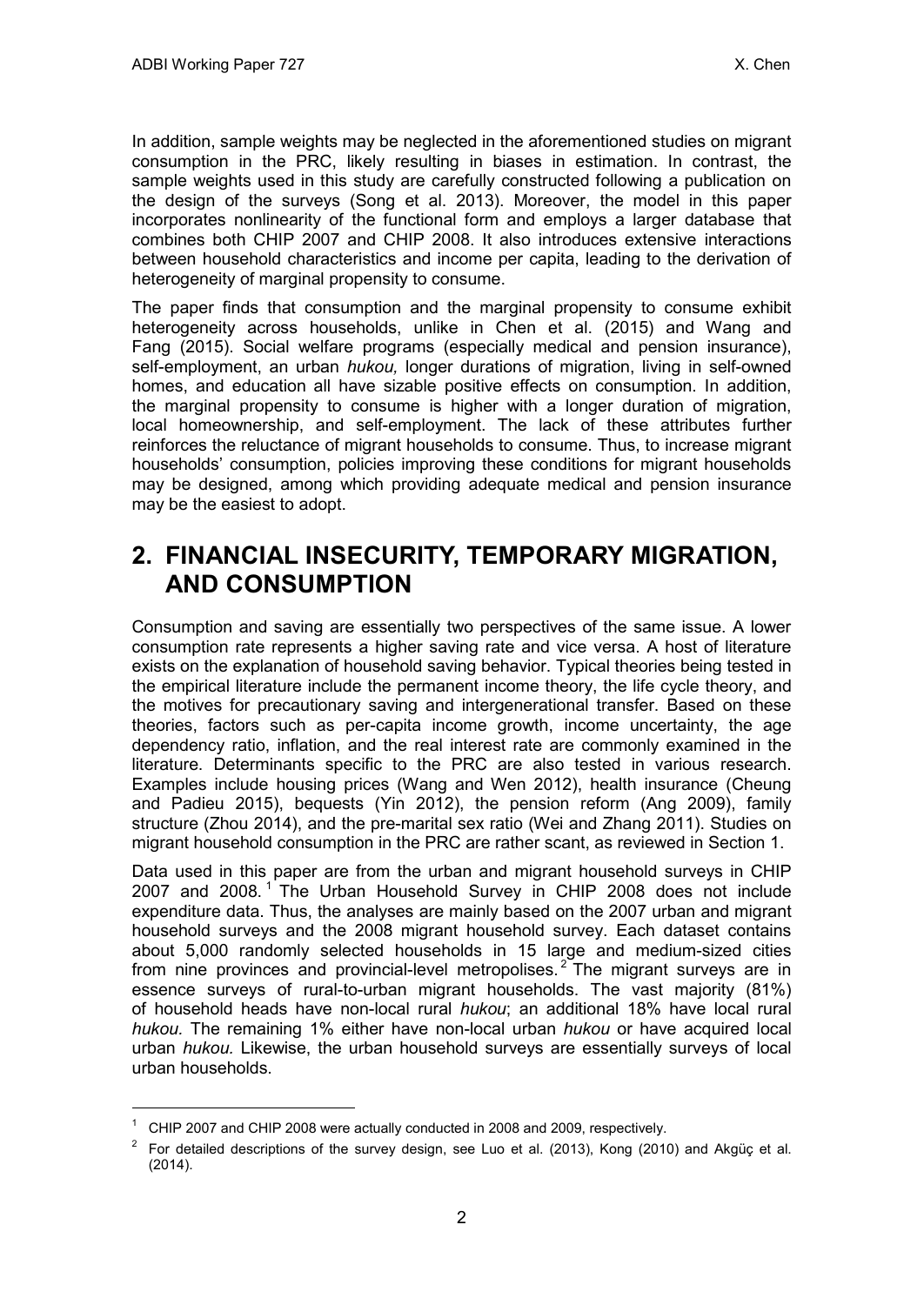A comparison of data from the 2007 migrant and urban household surveys reveals that migrant households consume much less than their local urban counterparts. As shown in Table 1, the mean consumption rate for all migrant households is two percentage points lower than for all urban households, even though migrant income per capita is less than half of the local urban level. $3$  To examine further, three types of migrant and local urban households with similar structures and income levels are compared: unmarried individuals without children, married or cohabiting couples without children, and married or cohabiting couples with one child.<sup>[4](#page-6-1)</sup> Those with spouses and children living apart or with additional family members living in the same household are excluded, and local urban households' income level is limited to no more than CNY50,000. With these constraints, the difference in the consumption rates between migrant and local urban households is further enlarged to 9 percentage points. For those residing in metropolises and coastal cities, it is a wide gap of 15 percentage points. [5](#page-6-2) Even if their remittances (about 8% of household income on average) are treated as consumption, which may well not be the case as these are households with all family members living in the same household, the average consumption rate is still substantially lower than the local urban level.

|                                                                      | Per Capita<br><b>Income</b><br>(CNY) | Per Capita<br><b>Consumption</b><br>(CNY) | <b>Consumption</b><br>Rate<br>$(\% )$ |
|----------------------------------------------------------------------|--------------------------------------|-------------------------------------------|---------------------------------------|
| <b>Migrant Households</b>                                            |                                      |                                           |                                       |
| All households in CHIP 2007                                          | 27,358                               | 10,774                                    | 62.7                                  |
| Common household structure with<br>$1-3$ people in size <sup>a</sup> | 32,646                               | 8,993                                     | 66.4                                  |
| Unmarried living alone                                               | 16,847                               | 9,850                                     | 58.7                                  |
| Couple without children                                              | 32,142                               | 9,632                                     | 65.5                                  |
| Couple with one child                                                | 39,877                               | 8,319                                     | 70.3                                  |
| Metropolises and coastal cities <sup>b</sup>                         | 34,657                               | 9,616                                     | 63.9                                  |
| All households in CHIP 2008                                          | 27,468                               | 11,223                                    | 65.8                                  |
| <b>Urban Households</b>                                              |                                      |                                           |                                       |
| All households in CHIP 2007                                          | 57,779                               | 12,181                                    | 68.3                                  |
| Common household structure with<br>1–3 people in size $a,b$          | 31,267                               | 9,004                                     | 74.5                                  |
| Unmarried living alone                                               | 22,108                               | 14,173                                    | 69.4                                  |
| Couple without children                                              | 30,609                               | 10,224                                    | 69.3                                  |
| Couple with one child                                                | 32,513                               | 7,914                                     | 77.4                                  |
| Metropolises and coastal cities                                      | 32,749                               | 10,103                                    | 79.3                                  |

#### **Table 1: Annual Household Income and Consumption**

<sup>a</sup> For households with all family members living in the same household.

 $b$  For households with income of no more than CNY50,000.

Source: Author.

 $\overline{a}$ 

<span id="page-6-1"></span><span id="page-6-0"></span>

 $3$  Summary data presented in this section are not adjusted by sample weights.<br>4 Composition of household structure differs widely between the 2007 and 2008 Migrant Household Surveys, with a much higher portion of unmarried persons living alone in the 2008 survey. The mean consumption rates are higher in 2008 than in 2007 for all three subgroups in the table (although still lower than the local urban level in 2007), especially for unmarried persons living alone. This is likely caused by macroeconomic reasons, since the survey time is toward the end of a global recession. For these reasons, the 2008 survey data are not included in the comparison of the subgroups.

<span id="page-6-2"></span><sup>5</sup> Including Shanghai, Chongqing, Chengdu, and cities in Jiangsu, Zhejiang, and Guangdong.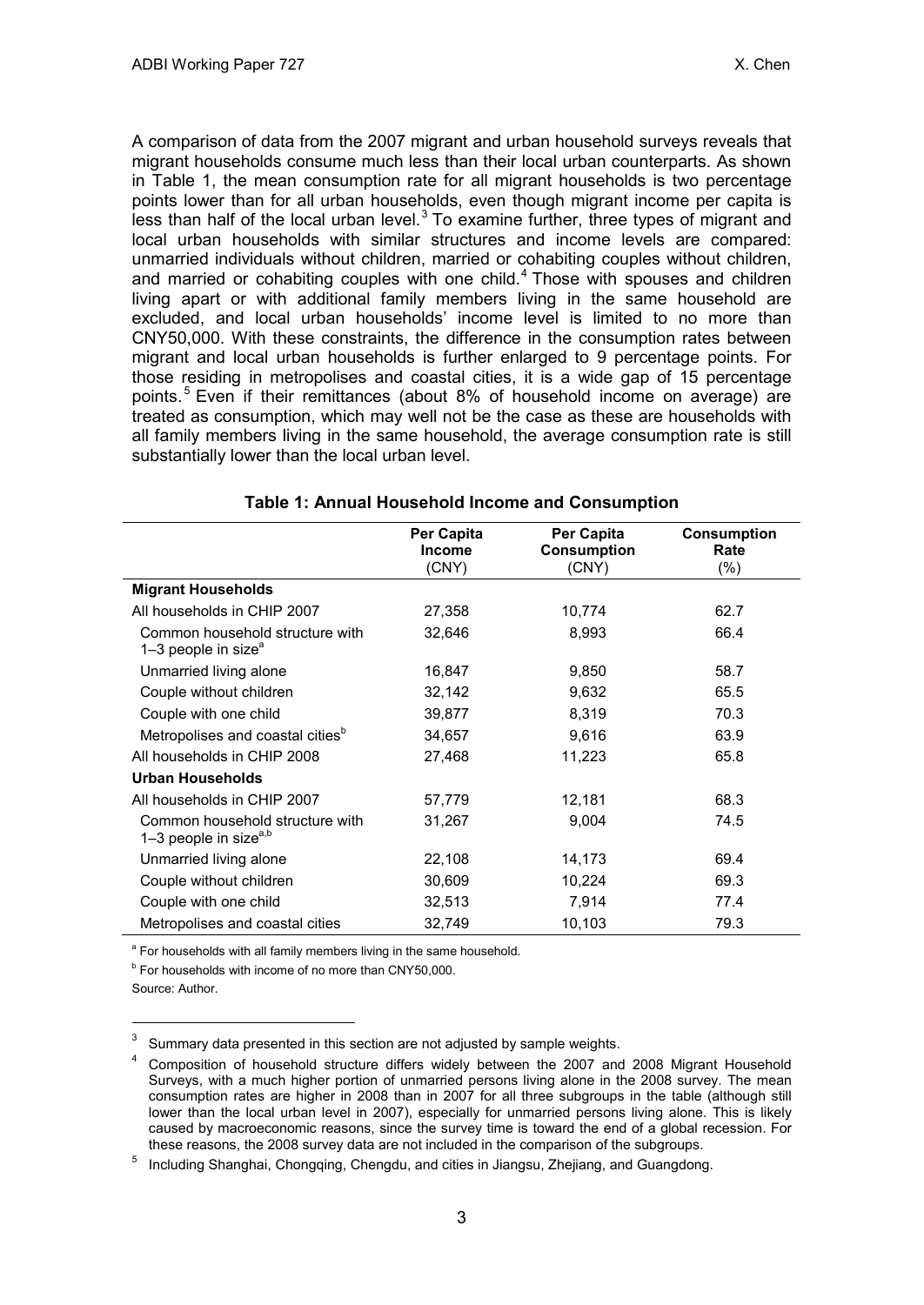Note that even after controlling for household structure and income, consumption is still not perfectly comparable between migrant and local urban households, for reasons such as price discrimination. For example, because of the constraint of their non-local *hukou*, migrant households often cannot send their children to public schools and have to pay considerably higher tuition in private schools. For this reason, the consumption level can be overstated for migrant households who have young dependents living with them, which account for nearly one-fifth of the sample. The overstatement can be substantial given that the mean education expenses are 12% and 9% of total expenditure in the 2007 and 2008 surveys, respectively. However, it is not possible to correct for price discriminations since the expenditure data is far less detailed for urban households and only includes five broad subcategories.

A key division in status between migrant and local urban households lies in the *hukou*  they hold. As pointed out by many researchers, the *hukou* system imposes constraints on migrant households through employment, housing, and access to local public education and welfare programs, etc. Examining the survey data, it is clear that the inferior non-local, rural *hukou,* to which the vast majority of migrant households are assigned, creates two main problems for migrants: financial insecurity and transience of migration.

Without local urban *hukou,* migrants have limited employment opportunities and often have to undertake low paid jobs, a situation partly caused by their lower education levels. The median years of schooling are 9 years for migrants aged 16 years or older, which is 3 years less than their local urban counterparts. However, mean income levels for migrants are lower than local urban residents at all education levels, and the education premium is much lower for migrants, as pointed out by Chen (2017). The survey data suggest that per worker migrant income levels are 89%, 73%, and 57% of the local urban levels for those with schooling of 9 years or less, 10–12 years, and more than 12 years, respectively. The discrimination in wages against migrant workers has been documented in existing research (for example, Frijters et al. [2011]).

Table 2 presents combined data derived from the surveys in both 2007 and 2008.<sup>[6](#page-7-0)</sup> Most local urban workers (80%) are employed under permanent or long-term contracts; only 11% of them work without contracts, and 9% are self-employed. In contrast, more than half of the migrant workers either hold temporary jobs or are self-employed. Not only is income their more uncertain as a result but they are also far less likely to participate in various social welfare programs, which are more likely to accompany jobs with contracts, especially permanent and long-term contracts. For example, 23% of migrant workers and 87% of local urban workers among those with contracts are covered by pension plans. Among those without contracts or the self-employed, only 6% of migrants and 51% of local urban workers participated in any pension plan. This data also shows a stark contrast in social welfare coverage rates between migrants and local urban residents for all employment types.

Although two-thirds of the migrants reported having medical insurance coverage, their medical insurance is acutely inadequate. When incurring medical expenses, they pay as much as 95% of the expenses out of their own pockets, as opposed to an average of only 53% for local urban residents. The high out-of-pocket payments along with insurance constraints in clinic locations and their unfamiliarity with the local healthcare system often force migrants to avoid or minimize seeking medical help when needed. As a result, their average medical expenses are only a small portion of those for local urban residents. Even for adults aged between 16 and 45 years, for which data are more comparable since migrant workers are relatively younger, the

 $\overline{a}$ 

<span id="page-7-0"></span> $6$  The table also includes data from the 2008 Urban Households Survey.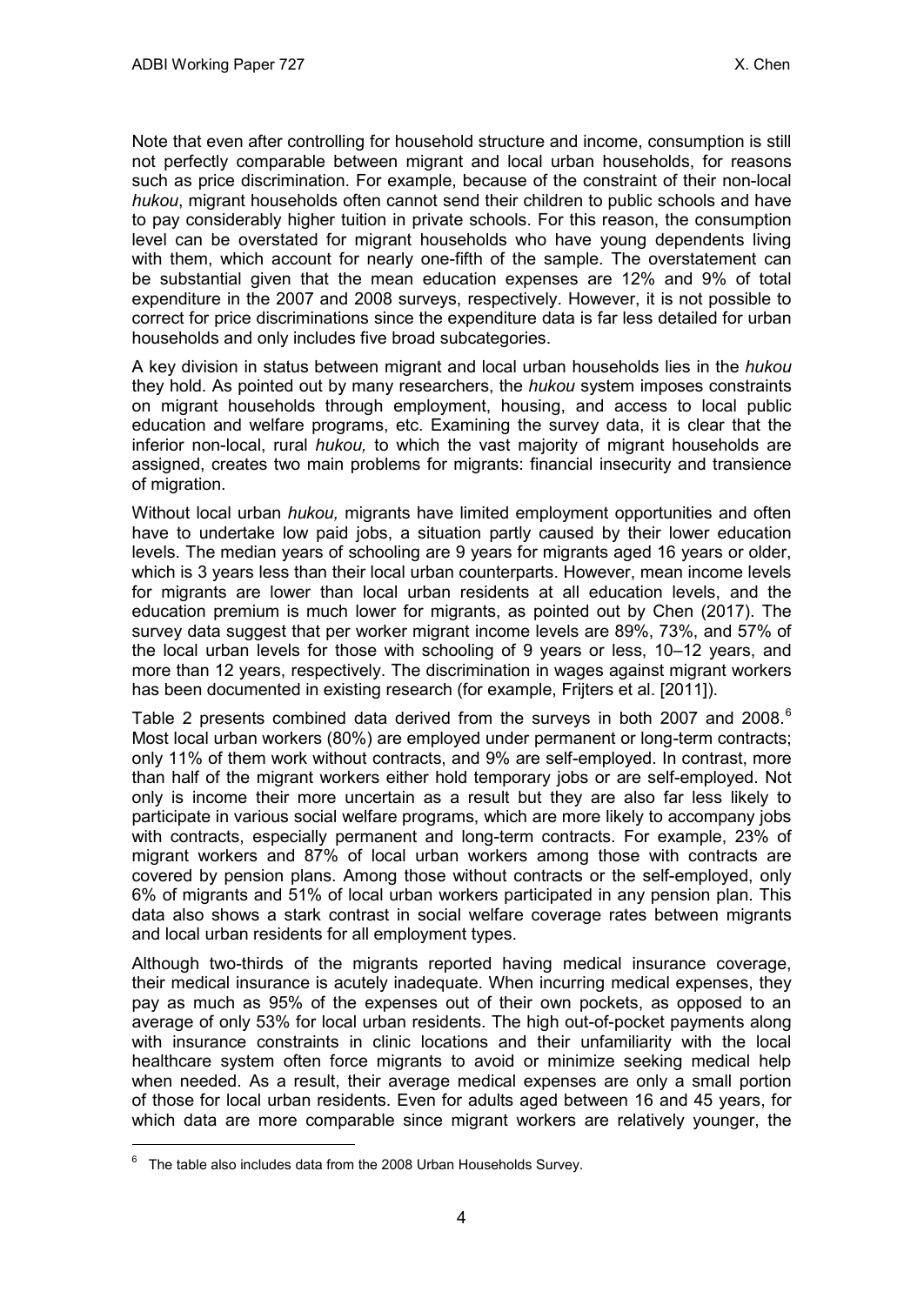average medical expenses of migrants are less than 40% of the amount of their local urban counterparts.

In addition, for workers with contracts covered by insurance, it is common for employers to pay the entire insurance premium or a majority portion of the premium; but it is rare for workers without contracts to receive such benefits. For example, among those without contracts who are covered by pension plans, over one-third of migrant workers and over one-half of local urban workers have to shoulder the entire cost themselves, in contrast to less than 8% of those with contracts for both migrant and local urban workers. In terms of unemployment and worker compensation insurance, between 18% and 25% of migrant workers and between 31 and 38% of local urban workers without contracts are paying the premiums fully by themselves, as opposed to only 2%–4% of both cohorts with contracts.

| Table 2: Comparison of Employment Types and Social Welfare Coverage |                                      |  |
|---------------------------------------------------------------------|--------------------------------------|--|
|                                                                     | (for adults aged 16 years and older) |  |

|                                                                                         |                | Local    |
|-----------------------------------------------------------------------------------------|----------------|----------|
|                                                                                         | <b>Migrant</b> | Urban    |
| <b>Employment Type</b>                                                                  |                |          |
| Permanent, long-term, and short-term contracts                                          | 47%            | 80%      |
| Without contracts                                                                       | 24%            | 11%      |
| Self-employment                                                                         | 29%            | 9%       |
| Covered by unemployment insurance                                                       | 11%            | 47%      |
| Covered by pension plans                                                                | 19%            | 67%      |
| Covered by worker compensation insurance                                                | 16%            | 41%      |
| Housing fund provision                                                                  | 7%             | 39%      |
| Covered by medical insurance                                                            | 67%            | 76%      |
| Individuals with medical insurance and medical expenses during the<br>last 3 months:    |                |          |
| Medical expenses due to illnesses or injuries (including expenses<br>paid by insurance) | CNY605         | CNY2,084 |
| Medical expenses due to illnesses or injuries if between 16 and<br>45 years old         | <b>CNY546</b>  | CNY1,373 |
| Out-of-pocket payment as a percentage of medical expenses                               | 95%            | 53%      |

Source: Author.

 $\overline{a}$ 

In summary, contract employment provides more security and monetary benefits that are not represented by wages and salaries. These benefits are enjoyed by most local urban households, but not most migrant households. The lack of access to social welfare programs not only directly suppresses consumption of healthcare services but also creates a greater need for migrant households to save for precautionary purposes.

The unfavorable environment for migrant households to live and work in urban areas directly results in the temporary nature of rural-to-urban migration. In the 2008 migrant survey, a quarter of the household heads had migrated from their rural homes only two and a half years or less ago (defined as the duration of migration, hereafter).<sup>[7](#page-8-0)</sup> The median duration of migration is 70 months in the 2008 survey and 64 months in the 2007 survey. In both surveys, 15% of all adult migrants returned to their rural homes for

<span id="page-8-0"></span><sup>7</sup> Since the precise months of the surveys are unknown, universal survey months, June 2008 and June 2009, are assigned to the two surveys, respectively, to calculate the migration durations.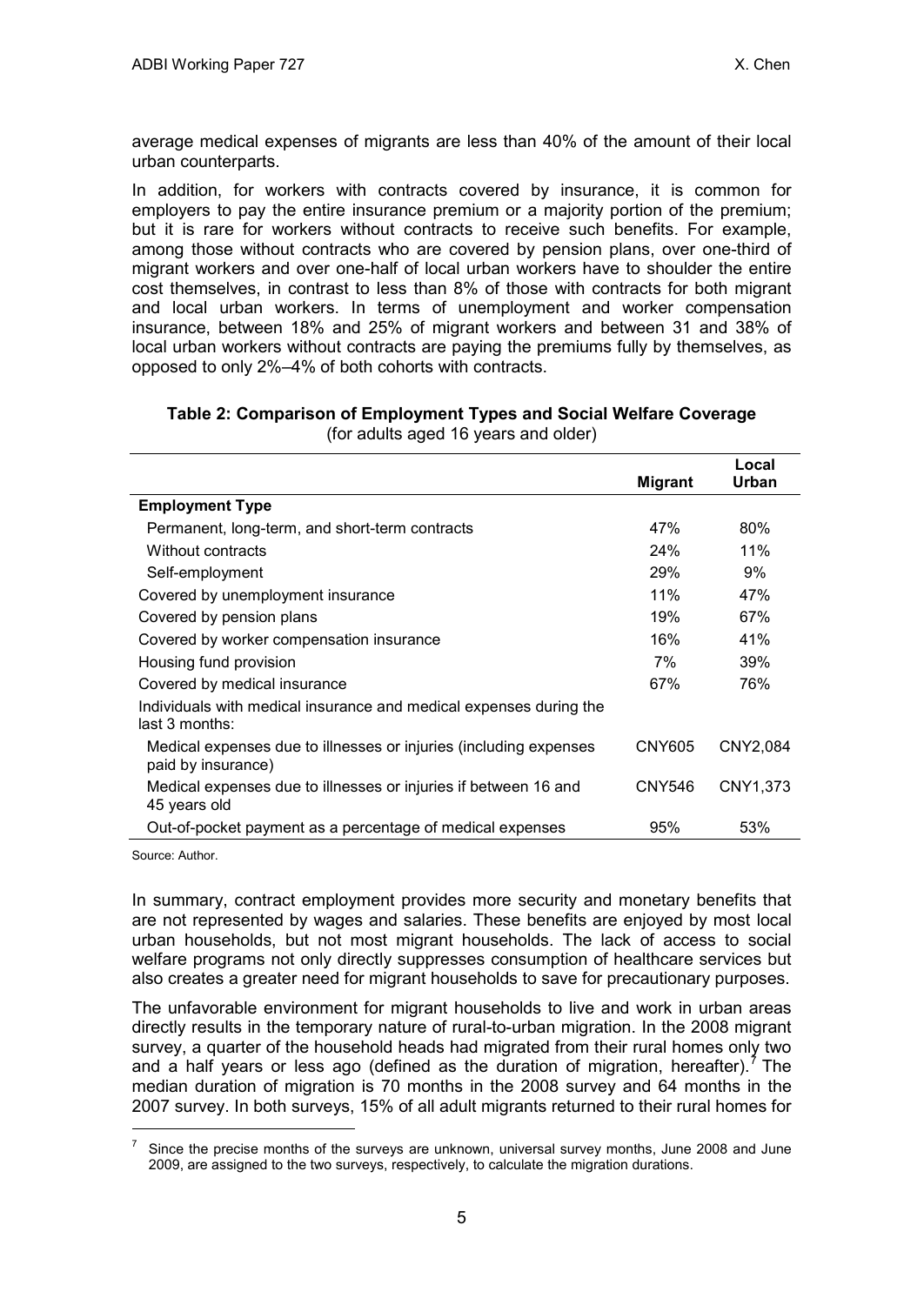more than 3 months at least once. For the most recent such incidences, more than half of the reasons were due to issues arising from family ties with their rural homes, for instance, looking after family members. Over one-third of the reasons were unsatisfactory jobs, earnings, or living conditions in urban areas. The maintaining of close ties with their rural domiciles reflects the temporary nature of their migration, which is largely caused by hurdles discouraging them from settling in cities. In both surveys, when asked whether they would continue to stay in cities if policy allowed, only 8% indicated that they would stay for more than 3 years, and another 5% for 1–3 years. The rest, or 87% of all adult individuals, were unsure. In other words, a dominating proportion of migrant households were prepared to return to their rural homes in the near future. This is not because of improved income in rural areas. According to the surveys, half of the migrant workers indicated that their current income at least doubled what they would have earned in their rural homes, and another quarter of them earned at least 50% more. Clearly, migrants view themselves as temporary workers and expect that their income will fall sharply on returning to their rural homes. The combination of the two incentivizes migrant households to save more while earning higher income in urban areas.

The temporary nature of migration is also reflected by the relatively younger age of migrants in comparison to local urban residents. In the 2008 survey, the median age for migrants is only 28; for local urban residents it is 42. About 17% of the local urban residents are at least 60 years old, but only 1% of migrants belong to this group. Applying the life cycle theory, the lower old dependency ratio also contributes to lower consumption rate for migrant households.

Another observation likely arising from the temporary nature of migration is the lack of migrant homeownership in host cities. In the 2008 survey, only 4% of migrant households lived in self-owned homes. Homeownership data for local urban households is not available in the survey, but according to Chamon and Prasad (2010), urban homeownership reached 86% in 2005. As documented by Quercia and Song (2007), there are many barriers for migrant households to own homes at affordable prices in their host cities. For example, subsidized homes often require local *hukou.*  Unsurprisingly, the homeownership rate is entirely different for those with local urban *hukou.* Among the 42 households with local urban *hukou* in the 2008 migrant household survey*,* more than half (22 households) lived in self-owned homes.

## <span id="page-9-0"></span>**3. THE MODEL**

The CHIP surveys are designed to represent populations in the four regions: the coastal, central, and western regions, and the provincial level metropolises. Random samples are selected from one to three provinces in each region for the migrant and urban household surveys separately. However, within each region, the sample may not necessarily reflect the relative population size in each province, as detailed in Song et al. (2013). Adopting their suggestions in calculating the weights and their estimations of the local urban and long-term migrant populations in 2005, the sample weights in the following analyses account for the respective regional and provincial populations, with the assumption that the total migrant population carries the same proportion of long-term migrants as in both of the 2007 and 2008 migrant surveys in order to include short-term migrants in the estimations. There are nine provincial strata for each of the migrant and local urban surveys. In the pooled estimations with both local urban and migrant households, the population is also pooled to derive total urban population sizes for each province, and the population sizes for the long-term migrants are multiplied using the ratio of long-term migrants in Song et al. (2013) to include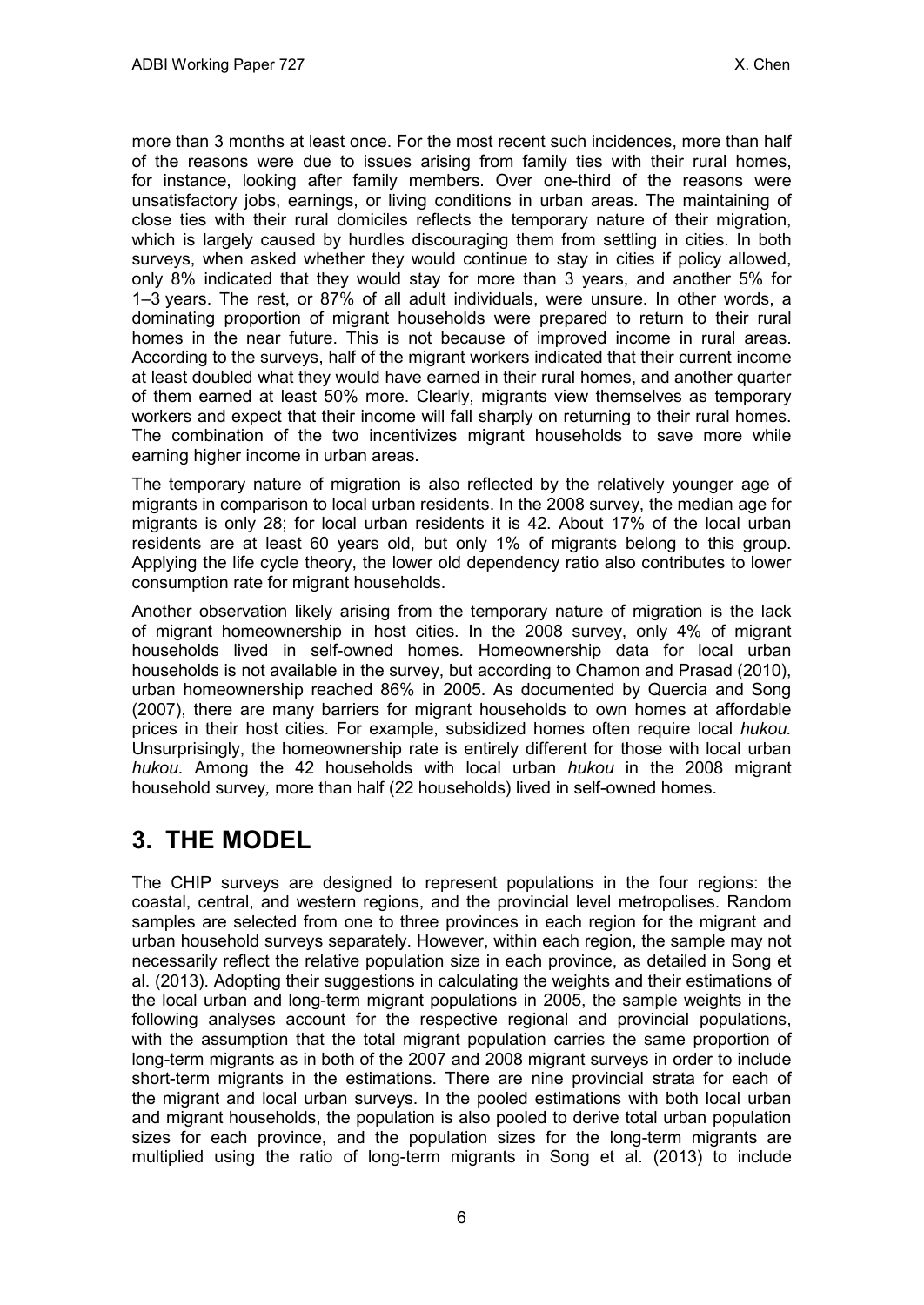short-term migrants. Accordingly, standard errors in the regressions are calculated using the Taylor series linearization method.

The previous section shows that migrant households are subject to the implications of financial insecurity and temporary migration. Table 3 summarizes the income and consumption levels for the subgroups of migrant households arranged by household head characteristics related to these two issues. To reduce the influence of outliers, the data have been trimmed so that households in the top 0.5% and bottom 0.5% of per capita consumption are excluded.

|                                     | Per Capita<br>Income<br>(CNY) | Per Capita<br><b>Consumption</b><br>(CNY) | <b>Consumption</b><br>Rate |
|-------------------------------------|-------------------------------|-------------------------------------------|----------------------------|
| By hukou (all)                      |                               |                                           |                            |
| Local urban                         | 69,733                        | 13,790                                    | 67.4%                      |
| Non-local urban                     | 66,179                        | 15,972                                    | 70.4%                      |
| Local rural                         | 25,818                        | 9,772                                     | 68.9%                      |
| Non-local rural                     | 29,520                        | 11,835                                    | 64.3%                      |
| By employment type (all)            |                               |                                           |                            |
| With contracts                      | 44,862                        | 12,985                                    | 64.5%                      |
| Without contracts                   | 27,110                        | 10,500                                    | 64.1%                      |
| Self-employed                       | 54,303                        | 13,088                                    | 69.0%                      |
| By medical insurance coverage (all) |                               |                                           |                            |
| No coverage                         | 33,310                        | 11,341                                    | 67.1%                      |
| With coverage                       | 48,194                        | 12,833                                    | 65.5%                      |
| By pension insurance coverage (all) |                               |                                           |                            |
| No coverage                         | 33,333                        | 11,374                                    | 65.9%                      |
| With coverage                       | 60,623                        | 14,006                                    | 65.8%                      |
| By duration of migration (migrant)  |                               |                                           |                            |
| 70 months or less                   | 23,645                        | 12,077                                    | 63.6%                      |
| More than 70 months                 | 32,288                        | 12,007                                    | 62.3%                      |
| By local homeownership (migrant)    |                               |                                           |                            |
| Non-homeowners                      | 29,048                        | 12,243                                    | 63.5%                      |
| Homeowners                          | 51,116                        | 12,046                                    | 71.3%                      |

#### **Table 3: Monthly per Capita Income and Consumption in Urban Areas** (by household head characteristics)

Source: Author.

Households with urban *hukou* included in the migrant surveys have noticeably higher consumption rates than those with rural *hukou,* as summarized in Table 3*.* Clearly, households with rural *hukou,* local or non-local, are at the bottom of the income and consumption per capita ladder; but those with non-local rural *hukou* distinguish themselves with the lowest average consumption rate. Among other attributes, grouping by duration of migration and medical and pension insurance does not afford evidence for the hypotheses discussed in the previous section, possibly because of large income discrepancies. However, consumption rates are distinctly different depending on local homeownership and employment types.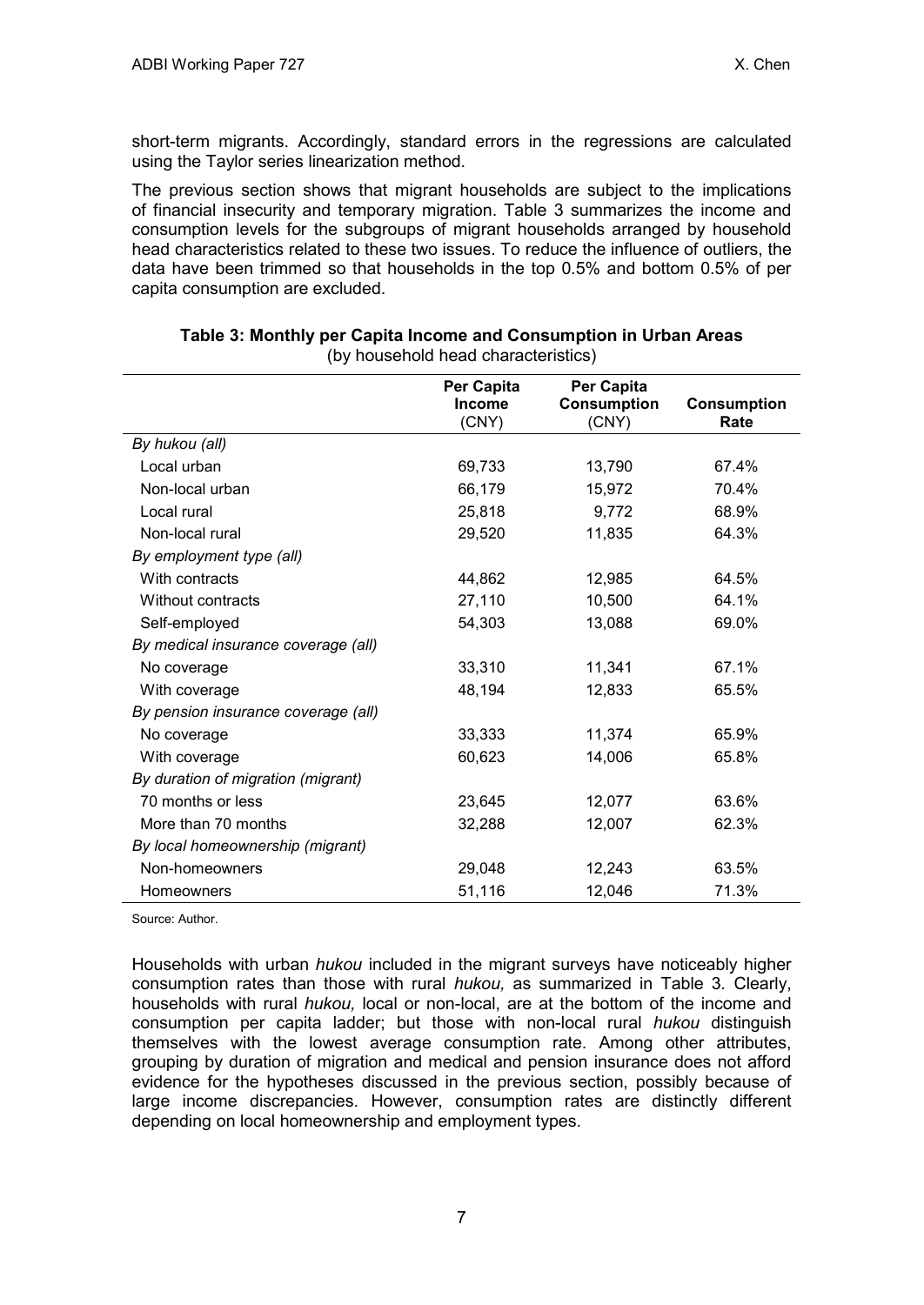Evidently, homeowners spend a much higher portion of their income on consumption, in total 8 percentage points higher than non-homeowners. With 55% higher per capita spending on durable goods (not included in the table), homeownership seems to increase consumption through stimulating spending on home furnishing, equipment, and other durables. It is also possible that homeownership creates a sense of belonging toward the local city and strengthens migrants' commitment to settling in cities, thereby reducing the transience of migration.

About 20% of the migrant household heads are self-employed. For both migrant and local urban households, the mean consumption rate for the self-employed is much higher than wage earners with or without contracts, in spite of higher income for the self-employed. Some causes resulting in the choice of self-employment over wage employment have been identified in the literature, for example, credit constraint (Frijters, Kong, and Meng 2011), unobservable characteristics of individuals (Giulietti et al. 2012), and social-family networks (Zhang and Zhao 2011). In the two migrant household surveys, only 12% of the self-employed suggest they were forced into this choice because of the lack of job opportunities. Almost half of them indicate that the main reason is freedom and flexibility as well as the opportunity of being their own bosses. Another 38% are driven by higher income. Indeed, per worker earnings for the self-employed are nearly 40% more than for wage earners.

It is possible that self-employed households can more easily see the connection between their work and the fruit of their work. Therefore, they have a better sense of control over their income and employment, and therefore feel more financially secure. Self-employed migrant households are also more likely to own homes. The homeownership rate for the self-employed is 9% in the migrant surveys, much higher than for wage earners (2%). Their spending on durable goods is particularly high. Annual per capita spending on durable goods for self-employed migrant households is nearly 40% higher than for non-self-employed migrant households, and the per capita value of durable assets owned by the self-employed (\$3,091) is 60% higher than the value owned by wage earners (\$1,932).

Next, variables representing the factors implied by the permanent income theory, the precautionary saving motive, and the life cycle theory are tested in the following model to derive their influences on migrant household consumption, controlling for other household characteristics that may also affect consumption. Note that all measurements correspond to members living in the same household, which does not include those living apart.

$$
C_i = \alpha + \beta Y_i + \delta P_i + \varphi T_i + \theta L_i + \lambda O_i + \varepsilon_{i,}
$$

In the equation, *Ci* is annual per capita consumption for household *i; α, β, δ, φ, θ,* and *λ*  are sets of parameters; *ε* is the error term. *Y* is a vector of variables that have implications for household disposable income, including per capita annual income, per capita annual perceived monetary values of employer-provided room and board subsidies for all workers in the same household, and per capita annual net remittances to rural homes for migrant households. Note that employer-provided room and board subsidies are both an unreported source of income as well as a substitution for observed consumption. However, it is unclear to what extent they substitute consumption, as migrants may choose to spend less on housing and food without these subsidies. Thus, they should not be simply added to consumption. Also note that since urban household expenditure data does not include tuition and living expenditure payments for children living apart, to be consistent, migrant households'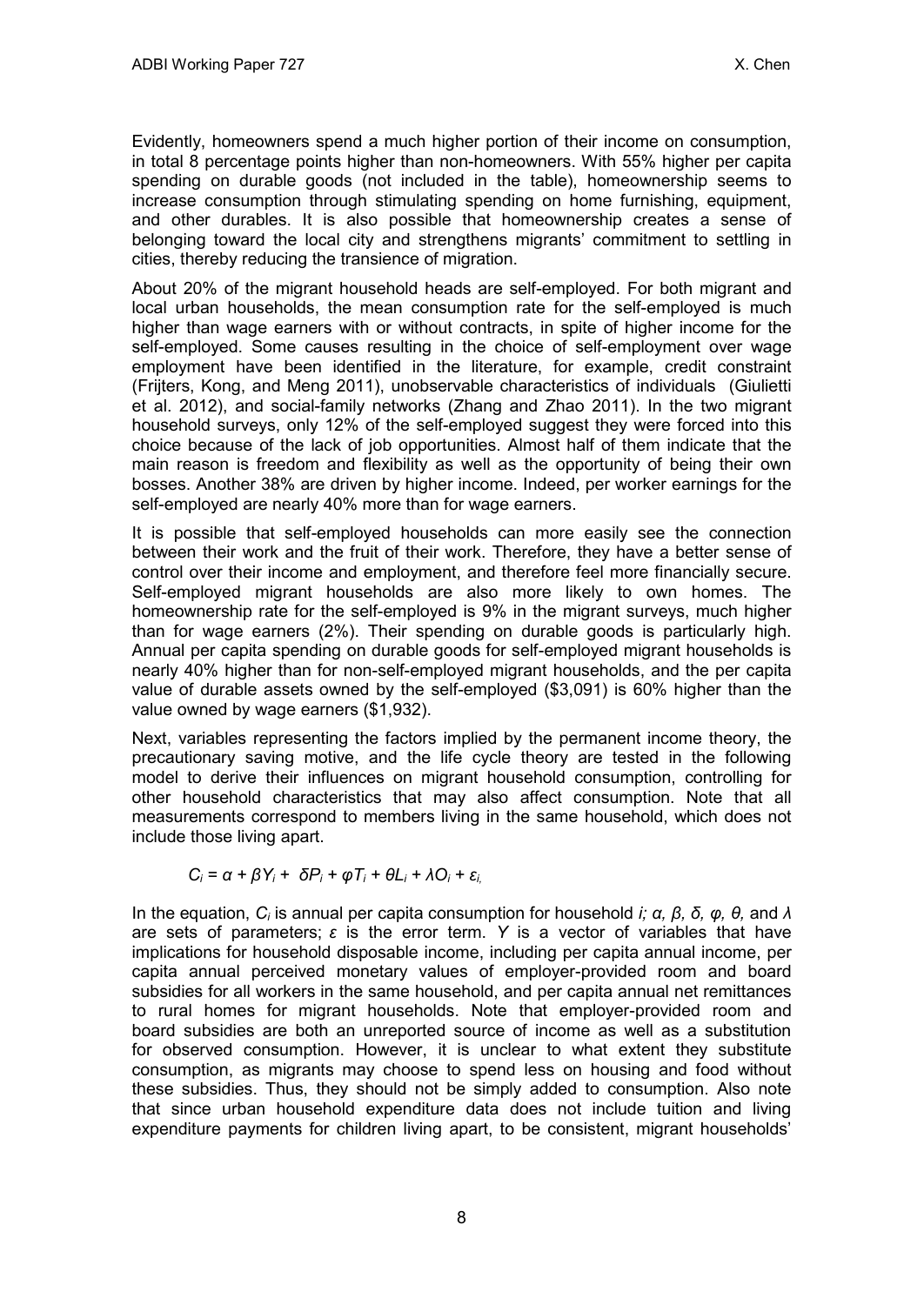net remittances only include those remitted to their rural homes, not to children who are away but not in their rural homes.

The treatment of the net remittances of migrant households deserves special attention. Clearly, some of the remittances are used for consumption by family members remaining in their rural homes, thereby boosting consumption in the rural areas. However, it is unclear how much of the remittances are spent. Further, household consumption and household size data, and therefore the calculation of per capita consumption, are based on the expenditure of household members who live in the same household in urban areas. Treating a hypothetical portion of remittances as consumption, as considered by Chen et al. (2015), will severely overstate per capita consumption in estimating the marginal propensity to consume, and will also make it problematic to interpret the results for other explanatory variables. Another choice is to treat remittances as a net deduction of disposable income. However, again, it is unclear whether migrants retain some of the remittances as savings and how much they retain. For these reasons, the variable for net remittances is not treated as consumption, but as a factor contributing to the reduction of disposable income to those who live in cities, and is allowed to have a different slope from income per capita, which is indeed the case, as the results later show.

In the above equation, *P* is a vector of variables representing factors contributing to households' precautionary saving behavior, including household heads' employment type, dummies representing whether they are covered by medical insurance, pension plans, unemployment insurance, and worker compensation (equal to 1 if they are, and 0 if not), and dummies representing the type of *hukou* (the base group is local urban *hukou*).

The variable set *T* includes those that reflect or affect the extent to which migrant households view their income as temporary income, including the duration of migration and homeownership in the host city. These variables also allow for differentiation between migrant households. Not having a local urban *hukou* is, of course, a direct source of temporary migration, as in Chen et al. (2015). The answers to the question of whether they intend to stay if allowed, and for how long, can also be a candidate, but they are self-reported responses to a hypothetical question, and may not reflect what truly governs their consumption behavior. Indeed, the dummies for these answers are highly insignificant when included, and are therefore removed in the subsequent regressions. A potential endogeneity bias for the homeownership dummy is addressed later.

The duration of migration is a close proxy for the duration of urban residence. The shorter it is, the more likely migrants are to view themselves as temporary migrants. On the other hand, it may also represent migrant households' convergence in tastes and values to those of local urban residents. As demonstrated by researchers (for example, Kim et al. 2002), cultural values play an important role in consumer behavior. Given the large gaps in development and income levels between rural and urban areas, disparities in values may exist between rural and urban households. In recent decades, the PRC has undergone enormous changes culturally and socially. The transformation from a nearly closed society to a remarkably open economy is as extraordinary as its economic miracle. Measured by the KOF globalization index (Dreher [2006] and Dreher et al.[ 2008]), the PRC's degree of globalization in the social and cultural dimensions has exceeded the world average since the 1990s. New ideas and values are generated and exchanged, reshaping lifestyles and consumption patterns. The urban areas are at the forefront of such transformations, whereas the rural areas lag behind in this aspect. Thus, households in the rural areas would more closely represent the traditional values of Chinese society. When they move to urban areas, their traditional values are bound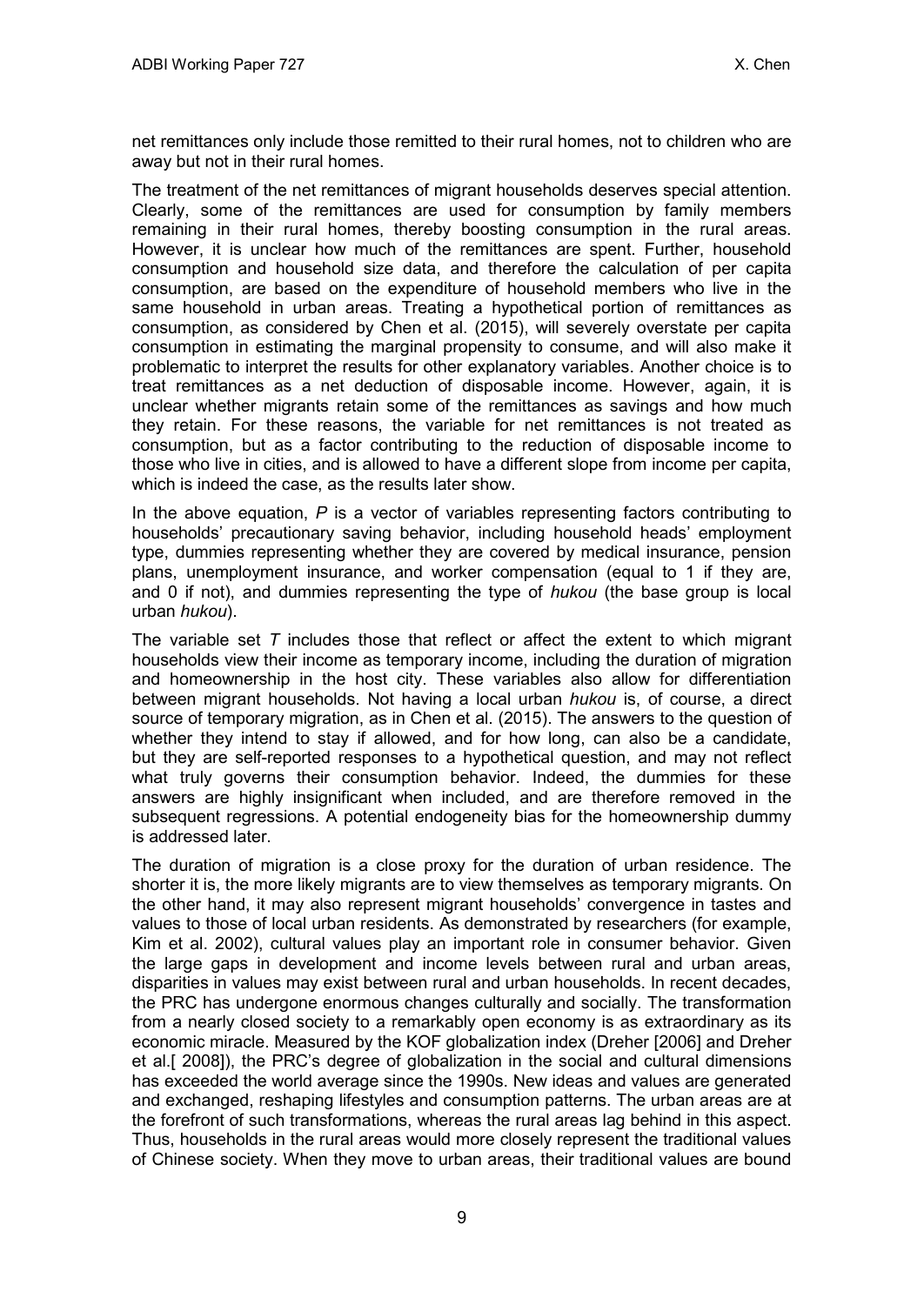to influence how much they consume and what they spend on. But as their duration of urban residence increases, they are likely to be influenced by the local urban culture, and their lifestyles and consumption patterns may then converge to those of local urban residents. In turn, the assimilation of lifestyles will enhance the likelihood for them to continue to stay in cities.

*L* denotes variables that are based on the life cycle theory, including household head age and the age dependency ratio at the household level. The life cycle theory suggests that the middle-aged group saves the most, implying that the relationship between age and consumption is not linear; thus, the square of age is also included. Also, because parents may save more for unmarried boys than for girls (Wei and Zhang 2011), the young dependent ratio is also split into the young male and female dependency ratios in some regressions. However, detailed information for young dependents that do not live in the same household is often unavailable. To prevent a large portion of the observations from being dropped, when the complete gender information is not available, the number of male dependents in the same household is used to calculate the male dependency ratio, from which the female dependency ratio is derived. Thus, the young male dependency ratio should be interpreted as the lower bound of this ratio, and the young female dependency ratio is the upper bound.

The variable set *O* includes the control variables. They are the household heads' years of schooling, a dummy indicating whether they are married, household size, province dummies, and the migrants' homeownership rate in the local city. A dummy representing the 2008 survey is also included to account for time-varying factors. The role of education in the choice of lifestyles and consumption patterns has been discussed in existing research (see, for example, Michael [1975]). In terms of household structure, living with other family members can have the benefit of economies of scale and allow savings on housing and household operation costs. In the 2008 migrant survey, monthly consumption averages CNY1,106 per month for those living alone, whereas those who live with others only spend CNY844 per person per month. Married couples living together may have a better sense of home in the host city and therefore spend more on home furnishing. On the other hand, they may also save on items such as food if they eat at home more often. The dummies for provinces are used to capture location differences in the cost of living, lifestyles, local economic conditions, etc.

The migrant homeownership rate in the local city (as a percent of all migrant households) differs greatly. It ranges between 0.4% (in the city of Shenzhen in Guangdong province) and 10% (in Bengbu in Anhui province) in the 2008 survey. The difference may indicate disparities in housing prices and the general cost of living since home prices may correlate with rents and other costs; thus, a higher homeownership rate indicates cheaper housing and a lower cost of living, resulting in lower consumption levels. On the other hand, it may also reflect the likelihood of owning homes, affected by the affordability of homes and local policies toward migrants and home purchases. In this case, a higher homeownership rate would indicate a greater incentive for migrants to save for home purchases. In either case, the variable should have a negative effect on consumption.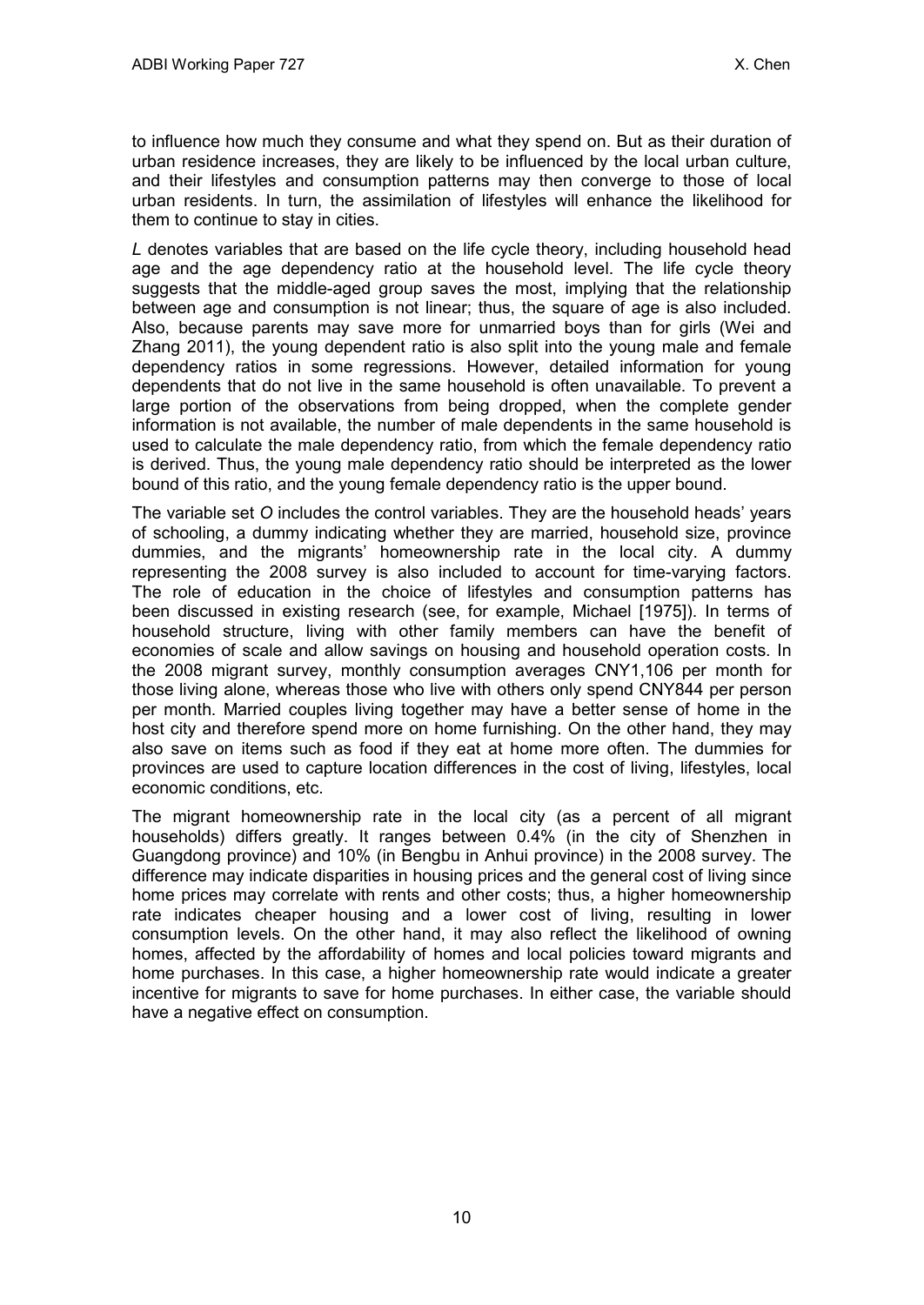# <span id="page-14-0"></span>**4. RESULTS**

 $\overline{a}$ 

Regressions are run for migrant and local urban households separately and for the pooled data. The variables specific to migrant households are not in the regressions with the pooled or local urban data, including net remittances, migration duration, the homeownership dummy (for which data is applicable but unavailable to local urban households), and local migrant homeownership rate. The results are shown in Table 4. In the second regression for each dataset, the ratio of out-of-pocket medical payment replaces the dummy for medical insurance, and the young male and female dependency ratios replace the young dependency ratio. Because the out-of-pocket medical payment rate data is not available for many households, the numbers of observations for these regressions are much smaller.

Among the variables with implications on disposable income, there is evidence that employer-provided room and board subsidies reduce consumption for migrant households, but the magnitude is far from unity. This is likely due to unaffordability of housing, which results in poor housing conditions for migrant households who do not receive housing subsidies.<sup>[8](#page-14-1)</sup> Except in one regression where the *p*-value is close to the 10% level, the coefficient for net remittances is not significant, and its absolute value is much smaller than the coefficient for income per capita. Such would be the case if households retain part of the remittances as savings. This conjecture is confirmed when the regressions are re-run with income per capita replaced by the remaining unremitted income. The coefficient for net remittances turns positive (0.125 in the first regression) and highly significant with a *p-*value of 0.000, and as expected, the magnitude of the coefficient is smaller than that for the unremitted income (which is 0.261, the same as for income per capita in the previous regression). The results are not listed in the table since estimations for the rest of the variables are identical.

The dummy for non-local rural *hukou* reflects the difference in consumption between local urban residents and non-local rural-to-urban migrants that can be attributed to migrants' precautionary saving and temporary migration, for which the effects are unaccounted for by other explanatory variables. In the regressions for migrant households only, the *hukou* dummies are not significant, probably caused by the dominating effects of other variables associated with *hukou;* but they are highly significant and consistent in the regressions with urban households and the pooled sample*.* Based on the results in the pooled regressions, each non-local, rural-to-urban migrant consumes CNY2,400–CNY2,600 less than local urban residents, all else equal. As noted previously, given that average per capita net remittance is CNY2,200, even if all remittances are used for consumption in their rural homes, the total consumption levels contributed by migrant households' income would still be lower than those of local urban residents.

Among other variables indicating the need for precautionary saving, there is evidence that adequate medical insurance and pension insurance greatly encourage spending. The medical insurance dummy is not significant for migrant households, most likely because of the inadequacy of the insurance plans, as discussed previously. However, the variable for the out-of-pocket medical payment ratio is significant. If their out-of-pocket payment ratio is reduced from 95% to the level for local urban residents, 53%, their consumption can increase by over CNY500 per person per year.

<span id="page-14-1"></span> $8$  See, for example, Song et al. (2007), for a discussion of urbanizing villages for rural-to-urban migrants.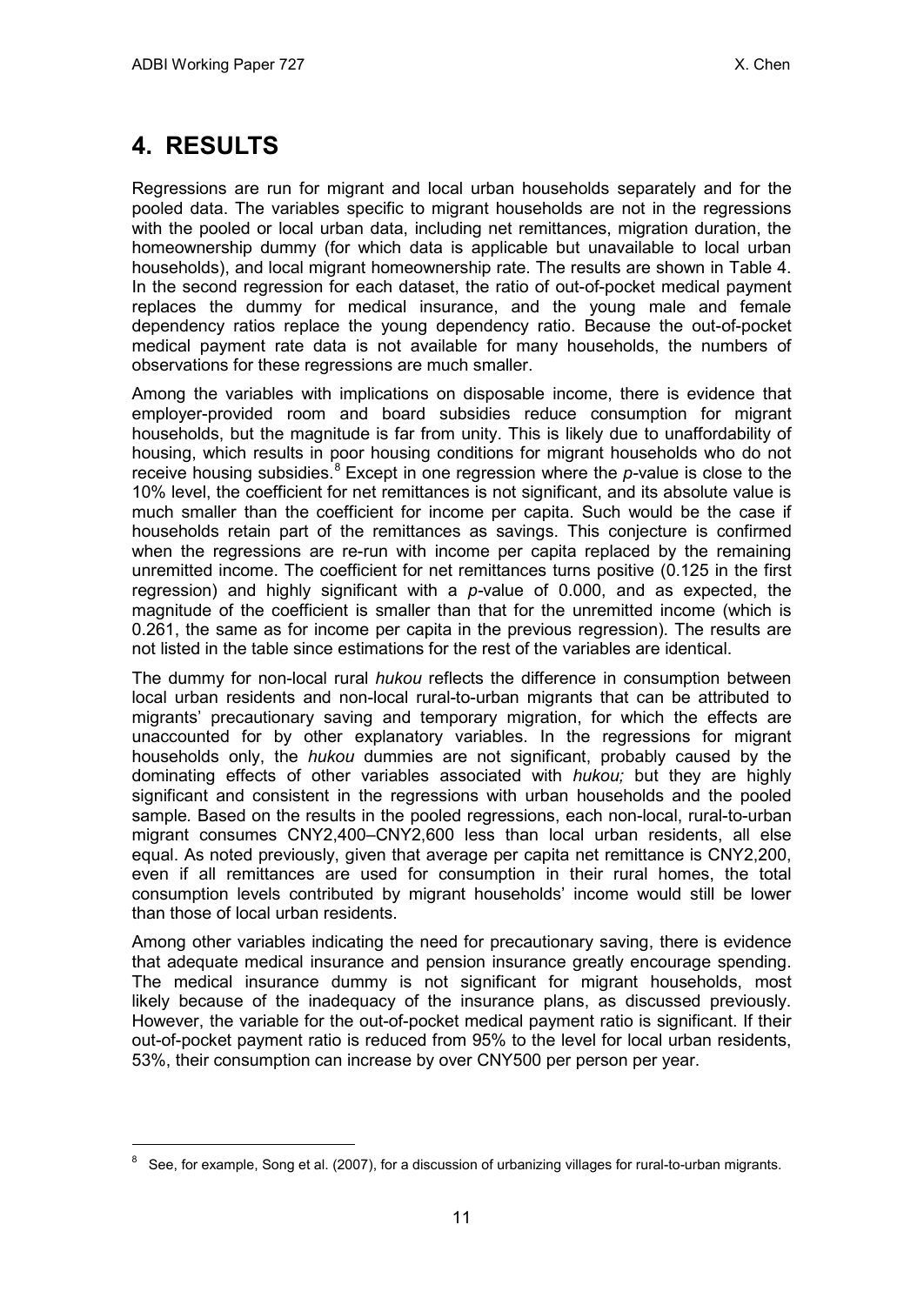|                      |             | <b>Migrant</b> | <b>Local Urban</b> |              |               | Pooled        |
|----------------------|-------------|----------------|--------------------|--------------|---------------|---------------|
|                      | (1)         | (2)            | (1)                | (2)          | (1)           | (2)           |
| Income per capita    | $0.261**$   | $0.190*$       | $0.253***$         | $0.268***$   | $0.272***$    | $0.252***$    |
|                      | (0.013)     | (0.061)        | (0.000)            | (0.000)      | (0.000)       | (0.000)       |
| Room and board       | $-0.077***$ | $-0.053$       | 0.146              | 0.123        | $-0.094***$   | $-0.058$      |
| subsidies            | (0.001)     | (0.113)        | (0.353)            | (0.469)      | (0.000)       | (0.103)       |
| Without contract     | 131.0       | 192.4          | $-443.2$           | $-867.3$     | $-163.1$      | $-279.4$      |
|                      | (0.530)     | (0.509)        | (0.416)            | (0.161)      | (0.332)       | (0.191)       |
| Self-employment      | 2,503.9***  | 2,748.5***     | 944.8              | $-147.6$     | 1,537.8***    | $1,213.0**$   |
|                      | (0.002)     | (0.002)        | (0.200)            | (0.865)      | (0.000)       | (0.014)       |
| Medical insurance    | $-188.9$    |                | 1686.3***          |              | 126.7         |               |
|                      | (0.310)     |                | (0.001)            |              | (0.407)       |               |
| Out-of-pocket        |             | $-12.79**$     |                    | 7.886        |               | 0.720         |
| medical pay rate     |             | (0.019)        |                    | (0.103)      |               | (0.836)       |
| Pension insurance    | 538.0*      | 417.4          | $-281.0$           | 518.7        | 477.6*        | 580.4*        |
|                      | (0.095)     | (0.308)        | (0.544)            | (0.333)      | (0.061)       | (0.064)       |
| Worker               | $-220.4$    | $-348.9$       | $-179.4$           | 103.1        | $-75.84$      | $-253.5$      |
| compensation         | (0.489)     | (0.374)        | (0.658)            | (0.826)      | (0.753)       | (0.375)       |
| Unemployment         | 214.7       | 258.6          | $-481.7$           | $-728.8$     | $-234.9$      | $-196.4$      |
| insurance            | (0.588)     | (0.600)        | (0.250)            | (0.123)      | (0.409)       | (0.564)       |
| Non-local urban      | $-956.7$    | $-1,746.0$     | $-874.8$           | $-1,861.3**$ | $-305.4$      | $-1,169.8$    |
| hukou                | (0.569)     | (0.265)        | (0.238)            | (0.045)      | (0.637)       | (0.149)       |
| Local rural hukou    | $-809.5$    | $-1,093.8$     | $-403.4$           | $-607.8$     | $-1,824.2***$ | $-2,301.7***$ |
|                      | (0.473)     | (0.351)        | (0.567)            | (0.487)      | (0.000)       | (0.000)       |
| Non-local rural      | $-1,239.3$  | $-877.3$       | $-2,546.3***$      | $-2,934.7**$ | $-2,438.7***$ | $-2,607.4***$ |
| hukou                | (0.236)     | (0.394)        | (0.005)            | (0.014)      | (0.000)       | (0.000)       |
| Age                  | 257.8**     | 238.5*         | 204.7              | 100.2        | 190.5***      | 160.3***      |
|                      | (0.012)     | (0.056)        | (0.157)            | (0.528)      | (0.000)       | (0.006)       |
| Square of age        | $-3.998***$ | $-4.002**$     | $-2.537$           | $-1.386$     | $-2.717***$   | $-2.331***$   |
|                      | (0.005)     | (0.021)        | (0.125)            | (0.442)      | (0.000)       | (0.002)       |
| Young dependency     | $-507.2**$  |                | $-32.26$           |              | $-675.7***$   |               |
| ratio                | (0.026)     |                | (0.973)            |              | (0.000)       |               |
| Young male           |             | $-574.8$       |                    | $-374.2$     |               | $-589.7*$     |
| dependency ratio     |             | (0.152)        |                    | (0.767)      |               | (0.068)       |
| Young female         |             | $-458.4$       |                    | $-3685.9***$ |               | $-1185.4***$  |
| dependency ratio     |             | (0.257)        |                    | (0.004)      |               | (0.000)       |
| Old dependency ratio | 413.4       | 1,567.7        | 988.3              | $-757.3$     | 288.2         | $-643.1$      |
|                      | (0.681)     | (0.311)        | (0.361)            | (0.545)      | (0.664)       | (0.426)       |
| Years of schooling   | 311.3***    | 316.7***       | 168.2***           | 87.84        | 245.1***      | 213.2***      |
|                      | (0.000)     | (0.000)        | (0.005)            | (0.165)      | (0.000)       | (0.000)       |
| Married head         | $-596.0*$   | $-531.0$       | $-581.7$           | $-498.4$     | $-476.9*$     | $-299.8$      |
|                      | (0.051)     | (0.196)        | (0.404)            | (0.530)      | (0.098)       | (0.423)       |

### **Table 4: Regression Results without Interaction Terms**

(dependent variable: annual per capita consumption)

*continued on next page*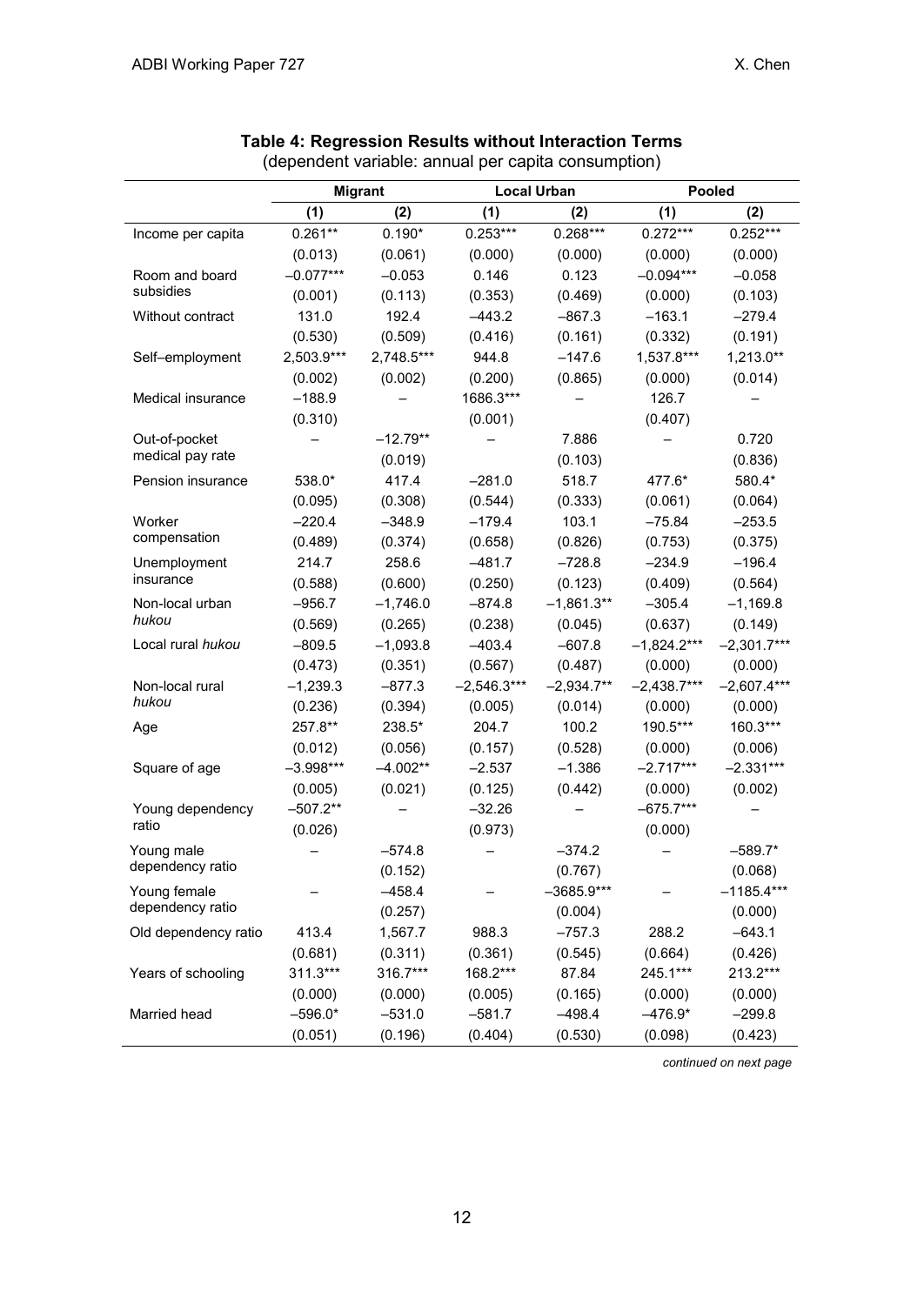|                    | <b>Migrant</b> |               | <b>Local Urban</b> |               | <b>Pooled</b> |             |
|--------------------|----------------|---------------|--------------------|---------------|---------------|-------------|
|                    | (1)            | (2)           | (1)                | (2)           | (1)           | (2)         |
| Household size     | $-1,044.8***$  | $-1,141.7***$ | $-1,281.6***$      | $-1,019.5***$ | $-690.8***$   | $-650.0***$ |
|                    | (0.003)        | (0.002)       | (0.000)            | (0.000)       | (0.000)       | (0.001)     |
| Rate of migrant    | $-546.8***$    | $-675.3***$   |                    |               |               |             |
| homeownership      | (0.000)        | (0.000)       |                    |               |               |             |
| Net remittances    | $-0.136$       | $-0.0991$     |                    |               |               |             |
|                    | (0.106)        | (0.246)       |                    |               |               |             |
| Years of migration | 53.69***       | 90.77***      |                    |               |               |             |
|                    | (0.004)        | (0.000)       |                    |               |               |             |
| Live in self-owned | 1,740.7**      | $1,612.1***$  |                    |               |               |             |
| homes              | (0.026)        | (0.040)       |                    |               |               |             |

#### **Table 4** *continued*

Note: p-values are shown in parentheses.

\*\*\**p* < 0.01, \*\**p < 0.05, \*p* < 0.1.

Source: Author.

Consistent with the previous summary table, being self-employed contributes substantially to consumption for migrant households. However, the dummy for employment without contracts is not significant, probably because the difference between employment with and without contracts is explained by income and benefits. On average, income per worker is almost CNY3,000 less for jobs without contracts than with contracts. Worker compensation insurance and unemployment insurance are also insignificant, possibly because these insurances do not provide much security due to inadequate payment.

Both age and the square of age are significant in the regressions for the pooled and migrant household data. However, the signs of the coefficients indicate that consumption exhibits a pattern opposite to what is suggested by the life cycle theory. Judging by the average of the two regressions for the pooled sample, consumption seems to first increase with age, peaks in the early 30s, then declines. This result coincides with the findings by Chamon and Prasad (2010), who conclude that the saving pattern is U-shaped against age for urban households in the PRC, which can be explained by recent cost increases in housing, education, and healthcare. Higher saving among the elderly may also be due to bequests, as in Yin (2012).

However, the young dependency ratio confirms the applicability of the life cycle theory, especially for migrant households, even though the old dependency ratio is insignificant in all regressions (which is consistent with the estimation for the age variables). In general, migrant households have a higher average young dependency ratio, at 0.3 for all households and 0.8 for those with young dependents, as opposed to 0.2 and 0.3 for local urban households. Note that when the young dependency ratio is split to male and female dependency ratios, the results suggest that urban households save more for girls, contrary to Wei and Zhang (2011).

Estimations for both migration duration and the homeownership dummy are significant. Migrants who own homes in host cities and have lived in cities longer are less likely to view their income as temporary income. As a result, they may consume more. An increase in the duration of migration by 10 years can result in a substantial increase in consumption by CNY500–CNY910 per person. The estimated increase in per capita consumption due to homeownership accounts for at least 7.9% of per capita income (which is about CNY20,500 for the weighted sample).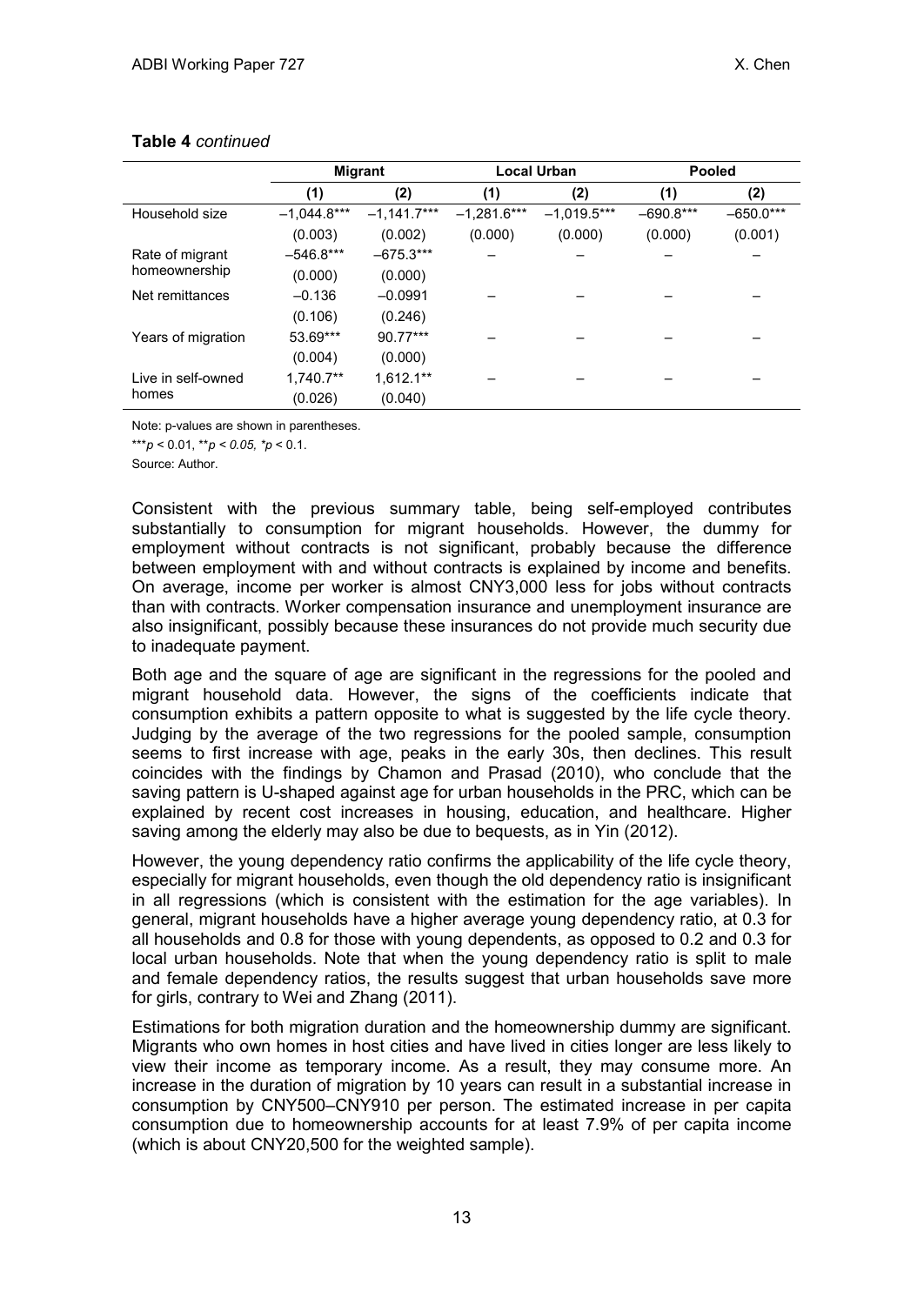One may argue that those who spend more are less likely to become homeowners, implying the homeownership dummy is endogenous. However, any bias arising from the endogeneity of homeownership is likely to be limited because of the lack of intention by migrant households to acquire homes. This is a result of their reluctance to stay permanently, the lack of access to home loans, and prohibitively high housing prices. Nevertheless, solutions to the potential endogeneity issue are considered. Unfortunately, no candidate from the survey can serve as a good instrument that is correlated to homeownership while exogenous to consumption, including the provision of housing funds. A housing fund serves as a saving scheme with joint contributions from employers for home purchases. However, an overwhelming proportion of the migrant homeowners (93%) are not subsidized by housing funds.

Cross-province differences in the migrant homeownership rate may offer a clue about how serious the endogeneity bias is. In the 2008 survey, migrant homeownership rates ranged from 1.9% to 8.9%, with Guangdong province at the bottom, Anhui province at the top, and Shanghai in the middle (3.5%). If higher consumption reduces the likelihood of owning homes, the coefficient for homeownership may be biased upward; that is, the true parameter should be smaller. The more likely migrant households are to buy homes, the greater the bias would be. Given the constraints of housing policies and prices, the likelihood for migrants to buy homes is reflected by their local homeownership rate. Thus, it is expected that the upward bias is more severe in provinces with higher homeownership rates, so the estimation of the coefficient should be smaller for provinces with lower homeownership rates, and greater for provinces with higher homeownership rates. A regression is run with the interaction term between homeownership and the province dummies with Shanghai as the base province (which lies in the middle). However, the interaction term is highly insignificant for all provinces but one (Zhejiang), and the estimation of the main effect is similar to the case without the interaction terms. Thus, the endogeneity is not considered to be severe.

|                   | <b>Migrant</b> |             |               | Local urban   |               | <b>Pooled</b> |
|-------------------|----------------|-------------|---------------|---------------|---------------|---------------|
|                   | (1)            | (2)         | (3)           | (4)           | (5)           | (6)           |
| Income * without  | $0.0833*$      | $0.103*$    | $0.165***$    | $0.162**$     | $0.117***$    | $0.132***$    |
| contract          | (0.059)        | (0.083)     | (0.010)       | (0.019)       | (0.003)       | (0.004)       |
| Income * self-    | $-0.019$       | 0.037       | $-0.037$      | $-0.044$      | $-0.051$      | $-0.036$      |
| employment        | (0.727)        | (0.555)     | (0.469)       | (0.416)       | (0.242)       | (0.477)       |
| Income * pension  | $-0.213***$    | $-0.234***$ | $-0.030$      | 0.007         | $-0.112***$   | $-0.105**$    |
| insurance         | (0.008)        | (0.000)     | (0.478)       | (0.866)       | (0.010)       | (0.031)       |
| Income * years of | $0.008**$      | $0.008***$  |               |               |               |               |
| migration         | (0.017)        | (0.009)     |               |               |               |               |
| Income *          | $0.105*$       | $0.216**$   |               |               |               |               |
| homeownership     | (0.062)        | (0.011)     |               |               |               |               |
| Income per capita | $0.328***$     | $0.294***$  | $0.276***$    | $0.264***$    | $0.345***$    | $0.322***$    |
|                   | (0.000)        | (0.000)     | (0.000)       | (0.000)       | (0.000)       | (0.000)       |
| Room and board    | $-0.079***$    | $-0.044$    | 0.134         | 0.108         | $-0.092***$   | $-0.050$      |
| subsidies         | (0.000)        | (0.152)     | (0.437)       | (0.561)       | (0.000)       | (0.160)       |
| Without contract  | $-1,445.5*$    | $-1,748.0*$ | $-3,445.4***$ | $-3,899.8***$ | $-2,115.5***$ | $-2,486.1***$ |
|                   | (0.062)        | (0.094)     | (0.001)       | (0.000)       | (0.001)       | (0.001)       |

#### **Table 5: Regression Results with Interactions** (dependent variable: per capita annual consumption)

*continued on next page*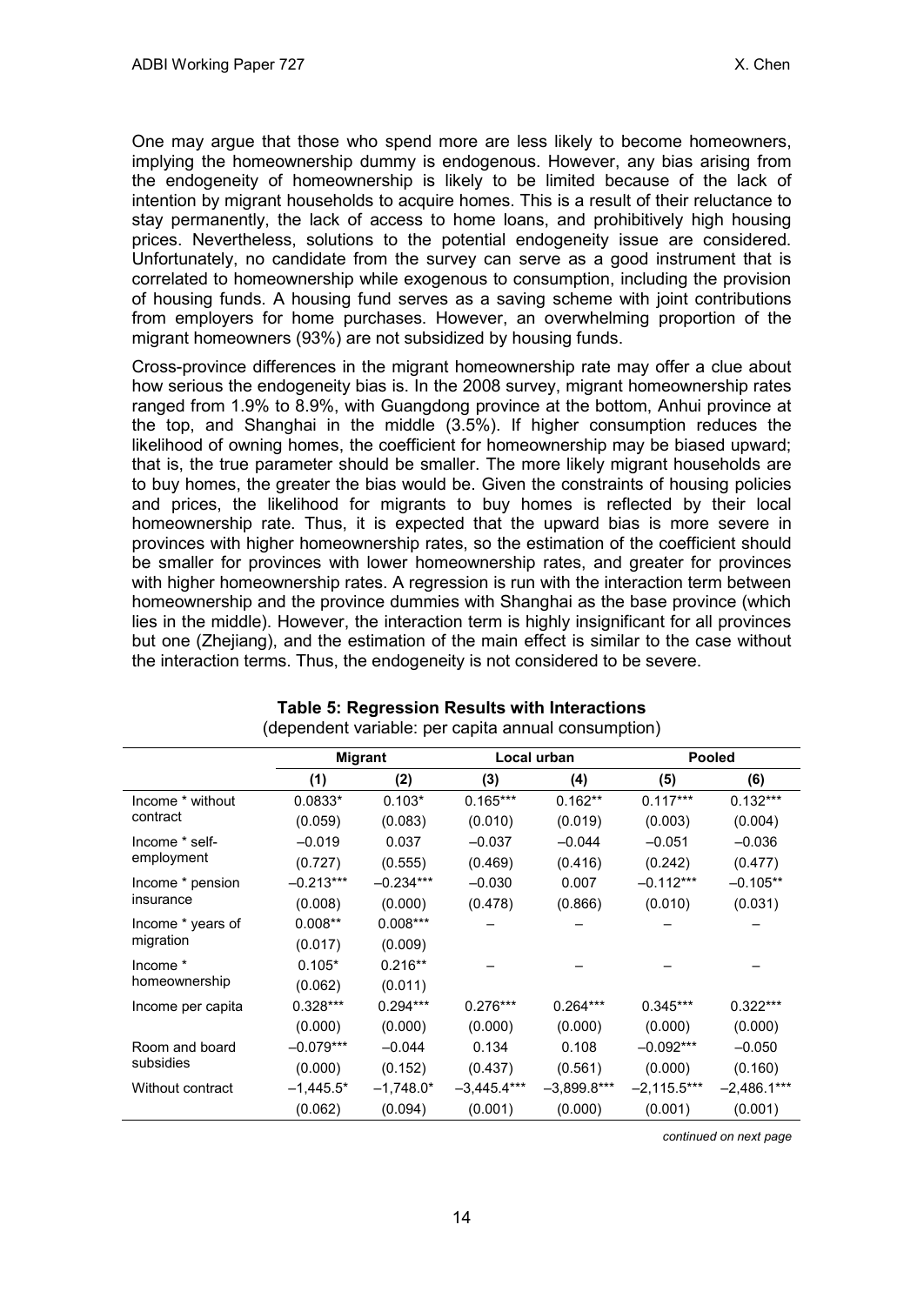### **Table 5** *continued*

|                       |              | <b>Migrant</b> | Local urban   |               |               | Pooled        |
|-----------------------|--------------|----------------|---------------|---------------|---------------|---------------|
|                       | (1)          | (2)            | (3)           | (4)           | (5)           | (6)           |
| Self-employment       | $2,149.1***$ | 897.1          | 1,976.6*      | 1,130.4       | 2,528.4***    | 1,921.7**     |
|                       | (0.045)      | (0.411)        | (0.098)       | (0.410)       | (0.001)       | (0.032)       |
| Medical insurance     | $-179.6$     |                | $1,571.2***$  |               | 100.3         |               |
|                       | (0.299)      |                | (0.001)       |               | (0.509)       |               |
| Out-of-pocket         |              | $-13.52***$    |               | 7.118         |               | 0.194         |
| medical pay rate      |              | (0.006)        |               | (0.141)       |               | (0.956)       |
| Pension insurance     | $5,032.5***$ | $5,241.9***$   | 428.5         | 296.8         | 2,755.9***    | 2,735.4***    |
|                       | (0.002)      | (0.000)        | (0.618)       | (0.731)       | (0.001)       | (0.003)       |
| Worker                | $-114.9$     | $-21.01$       | $-101.8$      | 154.7         | $-46.59$      | $-197.4$      |
| compensation          | (0.724)      | (0.957)        | (0.797)       | (0.732)       | (0.848)       | (0.488)       |
| Unemployment          | $-108.0$     | $-159.9$       | $-386.1$      | $-693.6$      | $-157.5$      | $-122.8$      |
| insurance             | (0.775)      | (0.740)        | (0.341)       | (0.129)       | (0.582)       | (0.727)       |
| Non-local urban       | $-1,229.6$   | $-1,284.8$     | $-838.2$      | $-1,789.6*$   | $-347.5$      | $-1,121.5$    |
| hukou                 | (0.470)      | (0.479)        | (0.257)       | (0.059)       | (0.588)       | (0.176)       |
| Local rural hukou     | $-943.2$     | $-711.7$       | $-379.7$      | $-693.2$      | $-1,570.4***$ | $-1,998.8***$ |
|                       | (0.421)      | (0.612)        | (0.592)       | (0.419)       | (0.000)       | (0.000)       |
| Non-local rural hukou | $-1,247.2$   | $-309.2$       | $-2,385.5***$ | $-2,798.8**$  | $-2,297.8***$ | $-2,433.4***$ |
|                       | (0.250)      | (0.803)        | (0.008)       | (0.019)       | (0.000)       | (0.000)       |
| Age                   | 202.5***     | 152.1          | 232.1         | 153.9         | 166.0***      | 135.2**       |
|                       | (0.004)      | (0.105)        | (0.107)       | (0.332)       | (0.000)       | (0.017)       |
| Square of age         | $-3.155***$  | $-2.695**$     | $-2.875*$     | $-2.038$      | $-2.438***$   | $-2.059***$   |
|                       | (0.001)      | (0.032)        | (0.081)       | (0.257)       | (0.000)       | (0.005)       |
| Young dependency      | $-700.0***$  |                | 20.42         |               | $-909.4***$   |               |
| ratio                 | (0.002)      |                | (0.983)       |               | (0.000)       |               |
| Young male            |              | $-757.0**$     |               | $-372.4$      |               | $-714.4**$    |
| dependency ratio      |              | (0.046)        |               | (0.768)       |               | (0.023)       |
| Young female          |              | $-432.1$       |               | $-3,600.2***$ |               | $-1,361.0***$ |
| dependency ratio      |              | (0.282)        |               | (0.005)       |               | (0.000)       |
| Old dependency ratio  | 645.2        | 1,371.6        | 1,240.9       | $-361.6$      | 83.32         | $-852.6$      |
|                       | (0.472)      | (0.222)        | (0.248)       | (0.776)       | (0.898)       | (0.299)       |
| Years of schooling    | 274.4***     | 250.0***       | 164.5***      | 82.67         | 235.2***      | 201.4***      |
|                       | (0.000)      | (0.000)        | (0.005)       | (0.194)       | (0.000)       | (0.000)       |
| Married head          | $-622.9**$   | $-621.0$       | $-396.5$      | $-335.8$      | $-369.7$      | $-241.8$      |
|                       | (0.044)      | (0.125)        | (0.551)       | (0.653)       | (0.219)       | (0.531)       |
| Household size        | $-683.4***$  | $-584.2***$    | $-1,314.5***$ | $-1,028.1***$ | $-638.1***$   | $-571.1***$   |
|                       | (0.000)      | (0.001)        | (0.000)       | (0.000)       | (0.000)       | (0.000)       |
| Rate of migrant       | $-481.6***$  | $-520.4***$    |               |               |               |               |
| homeownership         | (0.000)      | (0.000)        |               |               |               |               |
| Net remittances       | $-0.213***$  | $-0.216***$    |               |               |               |               |
|                       | (0.000)      | (0.000)        |               |               |               |               |
| Years of migration    | $-103.9*$    | $-81.56$       |               |               |               |               |
|                       | (0.079)      | (0.166)        |               |               |               |               |
| Live in self-owned    | $-759.7$     | $-2,792.3*$    |               |               |               |               |
| homes                 | (0.438)      | (0.084)        |               |               |               |               |

Note: p-values are shown in parentheses.

\*\*\**p* < 0.01, \*\**p < 0.05, \*p* < 0.1.

Source: Author.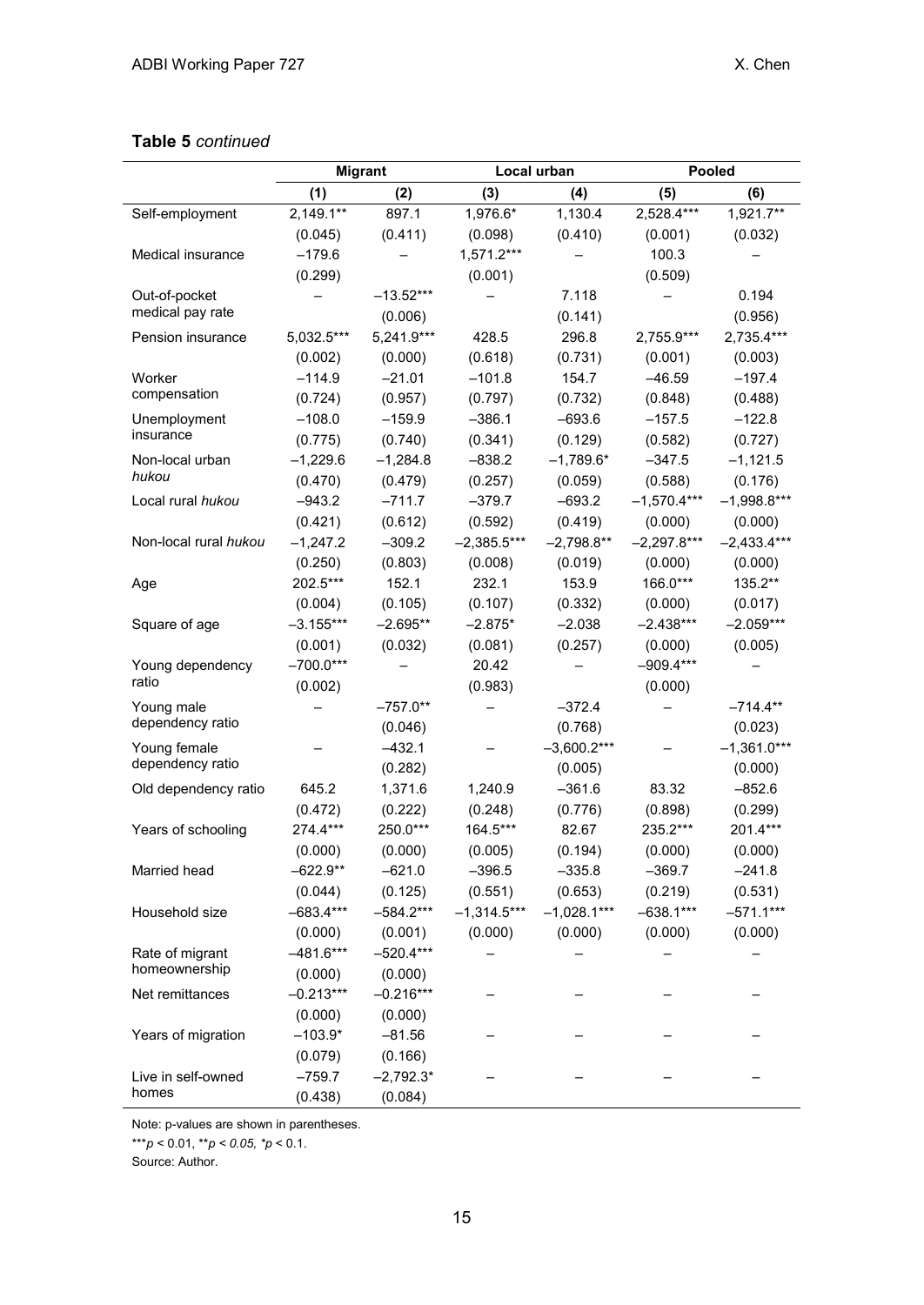The results in Table 4 can be further verified using regressions with interaction terms between household head characteristics and income per capita. Table 5 presents the results with all significant interaction terms for migrant households, and the results for the same regressions for local urban households and the pooled data.

The main effect for employment without contracts is now negative and significant when the interaction with income is included, which is also significant but with positive signs, suggesting its depressing effect on consumption is more severe for lower income households. Similarly, the negative coefficient for the interaction term with pension insurance also means that lower income households value it more than higher income households when deciding how much to consume. The interaction terms for both years of migration and homeownership are positive, which means that marginal propensity to consume is also higher for those who have stayed in the city longer or live in self-owned homes.

The average marginal effects of the variables involved in the interaction terms for local and urban migrant households are summarized in Table 6, and the heterogeneity in the marginal propensity to consume depending on three attributes of the household heads are presented in Table 7. The marginal propensity to consume for homeowners, the self-employed, and those who have been in the cities longer is clearly higher. Even though the average marginal propensity to consume is higher for migrant households than for local urban households, this positive factor is more than offset by their lower income, inadequate medical and pension insurance, short durations of migration, and absence of homeownership. The acceleration of consumption with income for migrant households with longer durations of migration implies that given time, migrant households' consumption may catch up with the local urban level. This result echoes the findings based on household data in Nepal by Acharya and Leon-Gonzalez (2015).

|                          | <b>Migrant</b> |             | <b>Local Urban</b> |             |
|--------------------------|----------------|-------------|--------------------|-------------|
|                          | (1)            | (2)         | (3)                | (4)         |
| Income per capita        | $0.35***$      | $0.33***$   | $0.29***$          | $0.32***$   |
|                          | (0.000)        | (0.000)     | (0.000)            | (0.000)     |
| Without contract         | 232.38         | 329.99      | 250.82             | 205.96      |
|                          | (0.313)        | (0.299)     | (0.447)            | (0.388)     |
| Self-employment          | 1,798.40***    | 1,625.40*** | 2,013.38***        | 1,926.33*** |
|                          | (0.000)        | (0.000)     | (0.000)            | (0.000)     |
| Pension insurance        | 664.81***      | 444.51      | 956.49**           | 1,034.65*** |
|                          | (0.005)        | (0.132)     | (0.025)            | (0.003)     |
| Years of migration       | 52.47***       | 86.70***    |                    |             |
|                          | (0.003)        | (0.000)     |                    |             |
| Live in self-owned homes | 1,356.12**     | 1,551.51**  |                    |             |
|                          | (0.025)        | (0.023)     |                    |             |

**Table 6: Average Marginal Effects of the Variables in the Interaction Terms**

Note: p-values are shown in parentheses.

\*\*\**p* < 0.01, \*\**p* < 0.05, \**p* < 0.1.

Source: Author.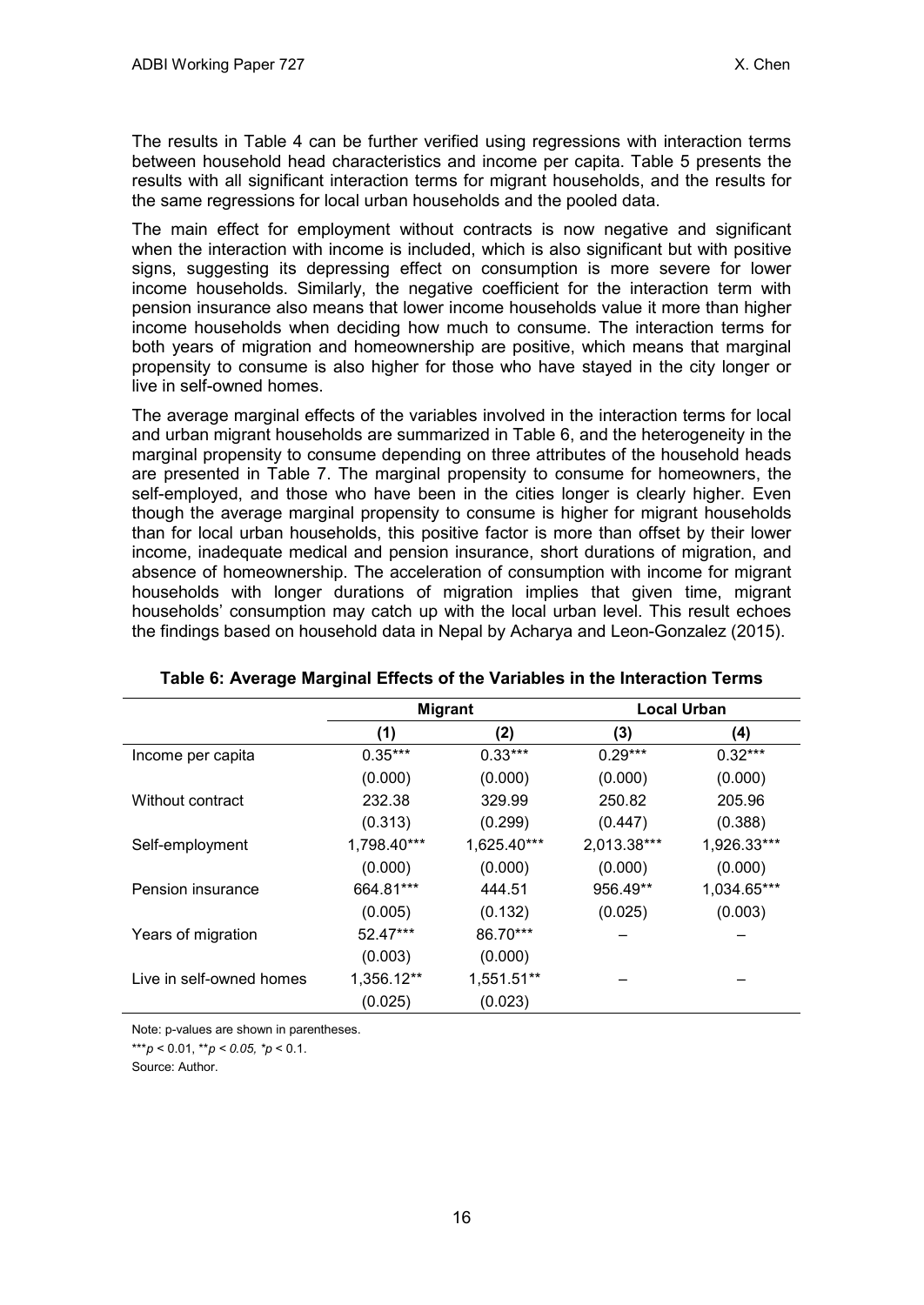|                             | All        |                  | Non-      | Self-    | Non-self- |
|-----------------------------|------------|------------------|-----------|----------|-----------|
|                             | households | <b>Homeowner</b> | homeowner | employed | employed  |
| All households              | 0.334      | 0.534            | 0.329     | 0.412    | 0.323     |
| Duration of urban residence |            |                  |           |          |           |
| 29 months                   | 0.292      | 0.451            | 0.289     | 0.344    | 0.285     |
| 70 months                   | 0.322      | 0.481            | 0.318     | 0.373    | 0.315     |
| 135 months                  | 0.363      | 0.522            | 0.360     | 0.415    | 0.356     |

#### **Table 7: Marginal Propensity to Consume by Household Head Characteristics**

Source: Author.

The square of age continues to have a negative coefficient in almost all regressions, and the old dependency ratio remains insignificant, further confirming that the factors outlined by the life cycle theory do not strongly affect household consumption, except for the young dependency ratio. The young male dependency ratio for migrant households is now negative, a sign that competitive saving for sons is more detectable for migrants, whereas local urban parents may worry more about weddings, which are typically paid by brides' parents in the PRC.

Among the control variables, the coefficient for years of schooling is almost always positive and significant with a large magnitude. Thus, the lower education level is not only a cause for migrants' lower income and less favorable employment conditions, and indirectly contributes to their lower consumption, but also has a direct adverse effect on their spending.

The migrant local homeownership rate is consistently negative and significant, as expected. However, it is unclear whether it mainly captures the cost of living effect or the likelihood for migrants to own homes and thus the incentive to save for purchasing them. If it mainly reflects the likelihood for migrants to own homes, the variable should have a lesser or no effect on those who already own homes, since the incentive to save to buy another home should be weaker (hence the U-shaped saving pattern for urban households in Chamon and Prasad [2010]). To shed some light on this issue, a regression is run with migrant homeowners only. Although the regression is only for 159 observations, the coefficient for the homeownership rate is highly significant with a p*-*value of 0.002, but negative and with a greater magnitude (–1,394), refuting the hypothesis that it reflects mainly the likelihood of owning homes. Combined with their general low income levels and reluctance to stay in urban areas in the long run, it can be deduced that the homeownership rate mainly captures the location effect and cost of living differences, and the offsetting effect on consumption of the saving motive for home purchases cannot be observed through this variable.

## <span id="page-20-0"></span>**5. CONCLUSION**

This paper studies the consumption patterns of migrant households in the PRC using data from the CHIP 2007 and 2008 urban and migrant household surveys, and seeks to explain what factors contribute to the consumption gap between local urban and migrant households. While the life cycle theory does not provide a good explanation except for the young dependency ratio, the lower consumption for migrant households is well explained by factors attributed to their greater need for precautionary saving and their tendency to view their urban income as temporary income, caused by their financial insecurity and the temporary nature of migration. As argued, both channels originate from migrant households' non-local *hukou*. Specific factors contributing to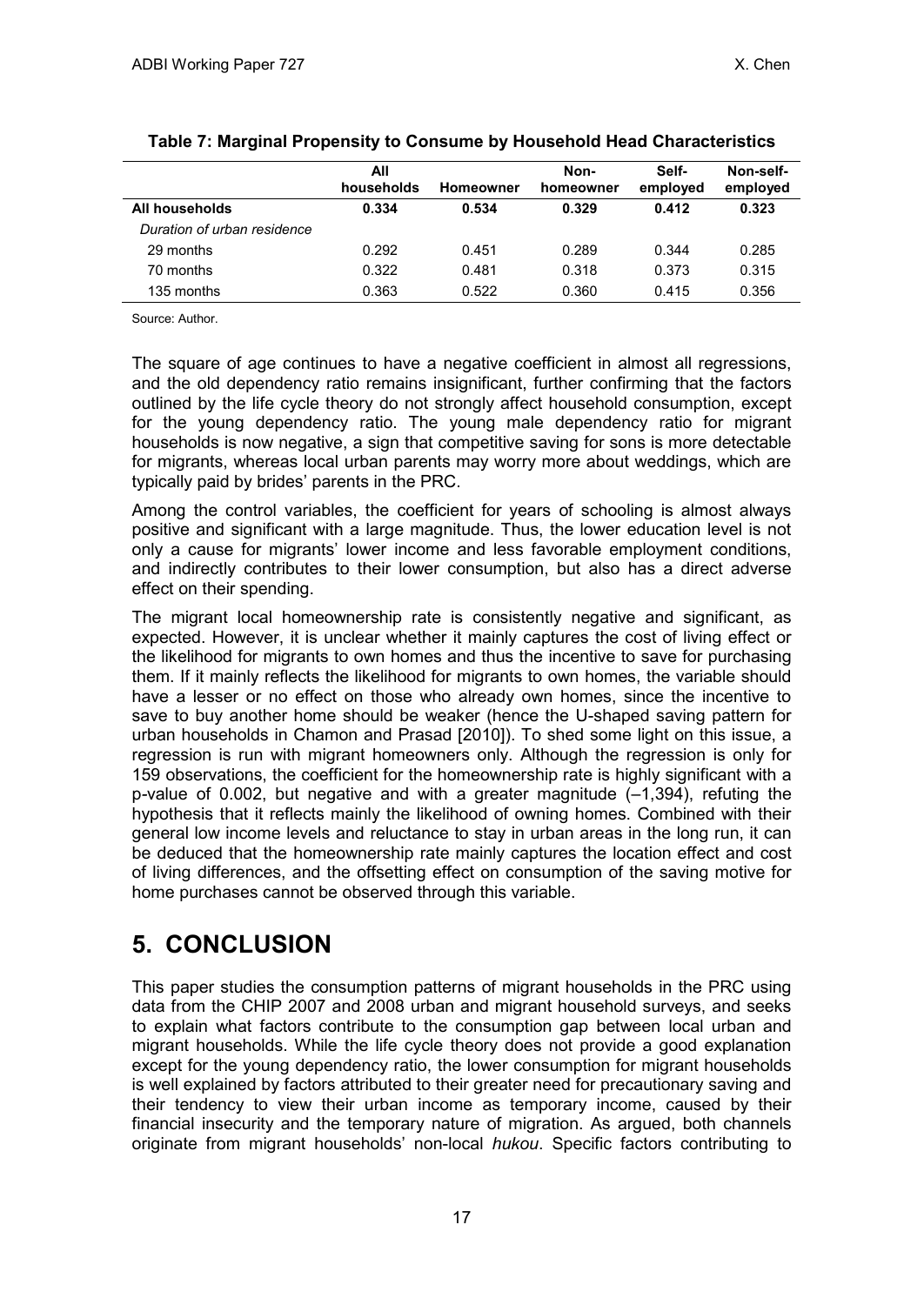their financial insecurity mainly include no or inadequate medical and pension insurance. The short-term nature of migration is reflected by the short durations of migration (which represent the durations of urban residence) and the lack of homeownership in host cities. The above two sets of factors are not separate from each other; they are intertwined and reinforce each other. The paper also finds that marginal propensity to consume exhibits heterogeneity. Specifically, it increases with a longer duration of migration, homeownership, and self-employment. However, most migrant households' marginal propensity to consume is depressed for lacking these characteristics.

Removing the *hukou* system will have the largest impact on migrant households' consumption as well as in other aspects of their lives, but it can also have implications for many areas in the host cities, such as the capacity of schools, medical care, transportation, and urban poverty; thus the current gradualism approach taken by some cities. As shown in the paper, the granting of certain benefits associated with local urban *hukou*, such as providing and improving pension and medical insurance for migrant workers, can also produce sizable effects on consumption, especially for lower income households. From a policy point of view, this may be the easiest approach to increase their consumption.

Host cities can also do more to encourage migrant homeownership by providing affordable and quality housing to migrant households, thereby directly lifting their spending on durable goods and indirectly encouraging consumption by inducing migrants to stay permanently. However, such policies may be ineffective if they induce households to save excessively for home purchases. Policies to reduce the transience of migration may also include accommodating those with school-aged children and providing them with easy access to local public schools, an issue widely covered by the media. Such policies will encourage migrants to form a better sense of belonging to the local city and will also improve their general wellbeing.

A large discrepancy in consumption exists between self-employed households and the non-self-employed. Given the difficulties for migrant households to find employment with adequate income, policies promoting entrepreneurship for migrant workers will be particularly beneficial and will help raise their income level, reduce local income inequality, and boost demand.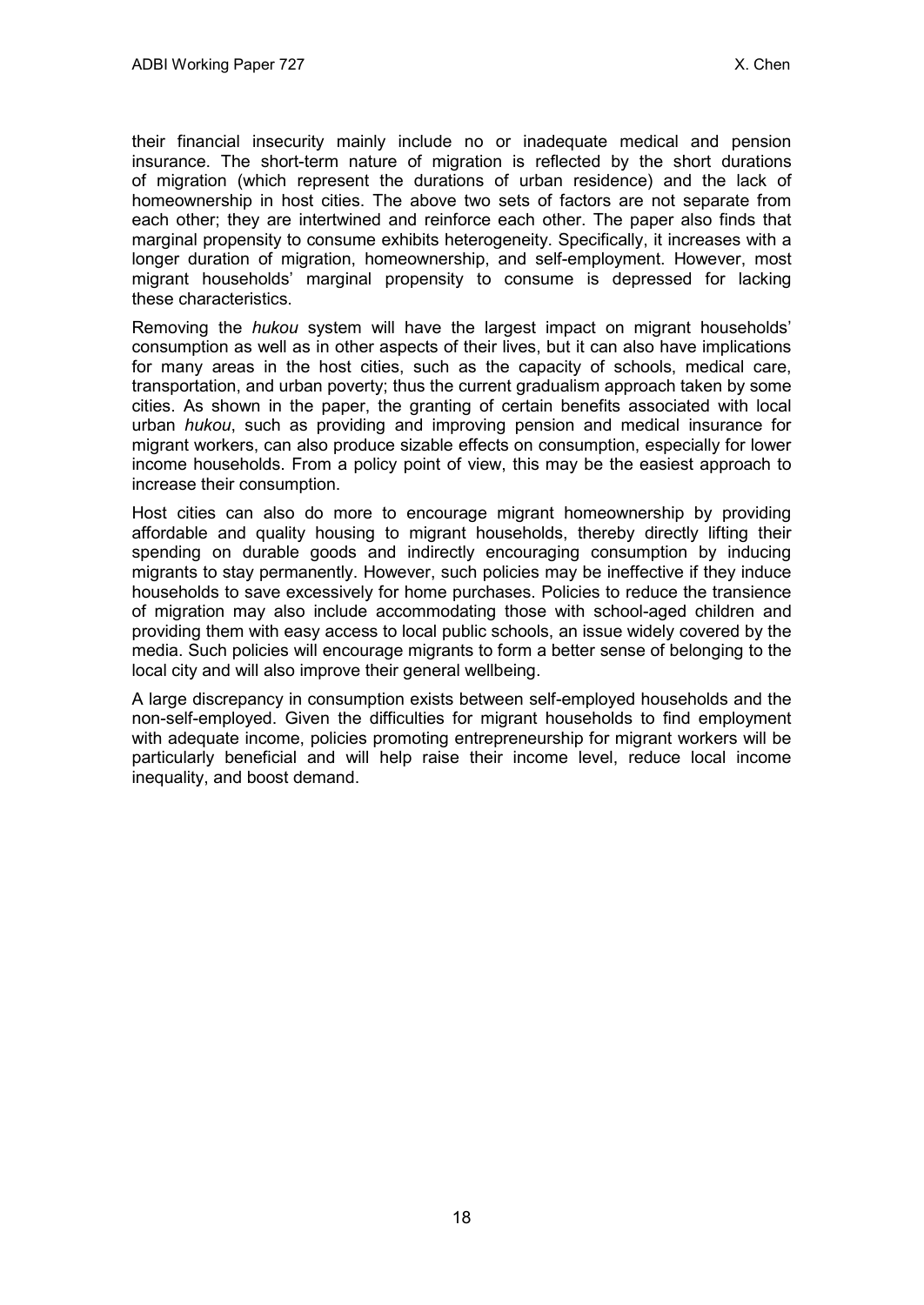### <span id="page-22-0"></span>**REFERENCES**

- Acharya, C. P., and R. Leon-Gonzalez. 2015. The Assimilation of Migrant Households in the Urban Areas of a Developing Country. *Journal of Developing Areas* 49(2): 335–54.
- Akgüç, M., C. Giulietti, and K. F. Zimmermann. 2013. The RUMiC Longitudinal Survey: Fostering Research on Labor Markets in China. *IZA Discussion Paper No. 7860*.
- Ang, J. 2009. Household Saving Behaviour in an Extended Life Cycle Model: A Comparative Study of China and India. *Journal of Development Studies* 45(8): 1344–1359.
- Chamon, M. D., and E. S. Prasad. 2010. Why Are Saving Rates of Urban Households in China Rising? *American Economic Journal: Macroeconomics* 2(1): 93–130.
- Chen, B., M. Lu, and N. Zhong. 2015. How Urban Segregation Distorts Chinese Migrants' Consumption? *World Development* 70 (June): 133–146.
- Chen, X. 2017. Half Realized Dreams: Consumption of Domestic Sojourners in Urban China. In *Urbanization and Party Survival in China: People vs. Power*, edited by Xiaobing Li and Xiansheng Tian, 47–61. Lanham, Maryland: Lexington Books.
- Cheung, D., and Y. Padieu. 2015. Heterogeneity of the Effects of Health Insurance on Household Savings: Evidence from Rural China. *World Development* 66 (February): 84–103.
- Danzer, A. M., B. Dietz, K. Gatskova, and A. Schmillen. 2014. Showing Off to the New Neighbors? Income, Socioeconomic Status and Consumption Patterns of Internal Migrants. *Journal of Comparative Economics* 42(1): 230–245.
- Dreger, C., T. Wang, and Y. Zhang. 2015. Understanding Chinese Consumption: The Impact of Hukou. *Development and Change* 46(6): 1331–1344.
- Dreher, A. 2006. Does Globalization Affect Growth? Evidence from a New Index of Globalization. *Applied Economics* 38(10): 1091–1110.
- Dreher, A., N. Gaston, and P. Martens. 2008. *Measuring Globalisation – Gauging Its Consequences*. New York: Springer.
- Dustmann, C. 2003. Temporary Migration, Consumption and Labour Supply. In *Studies in Labour Markets and Industrial Relations*, edited by M. Baldassarri and B. Chiarini, 231–50. Houndmills, Basingstoke, Hampshire; New York: Palgrave Macmillan.
- Dustmann, C., and J.-S. Görlach. 2015. *The Economics of Temporary Migrations*. Centre for Research & Analysis of Migration Discussion Paper Series. London: University College London.
- Fang, Z., and C. Sakellariou. 2016. Living Standards Inequality between Migrants and Local Residents in Urban China - a Quantile Decomposition. *Contemporary Economic Policy* 34(2): 369–386.
- Frijters, P., T. Kong, and X. Meng. 2011. Migrant Entrepreneurs and Credit Constraints under Labour Market Discrimination. *IZA DP No. 5967*.
- Frijters, P., X. Meng, and B. Resosudarmo. 2011. The Effects of Institutions on Migrant Wages in China and Indonesia. In *Rising China: Global Challenges and Opportunities*, edited by J. Golley and L. Song, 245–283. Canberra, Australia: Australian National University Press.